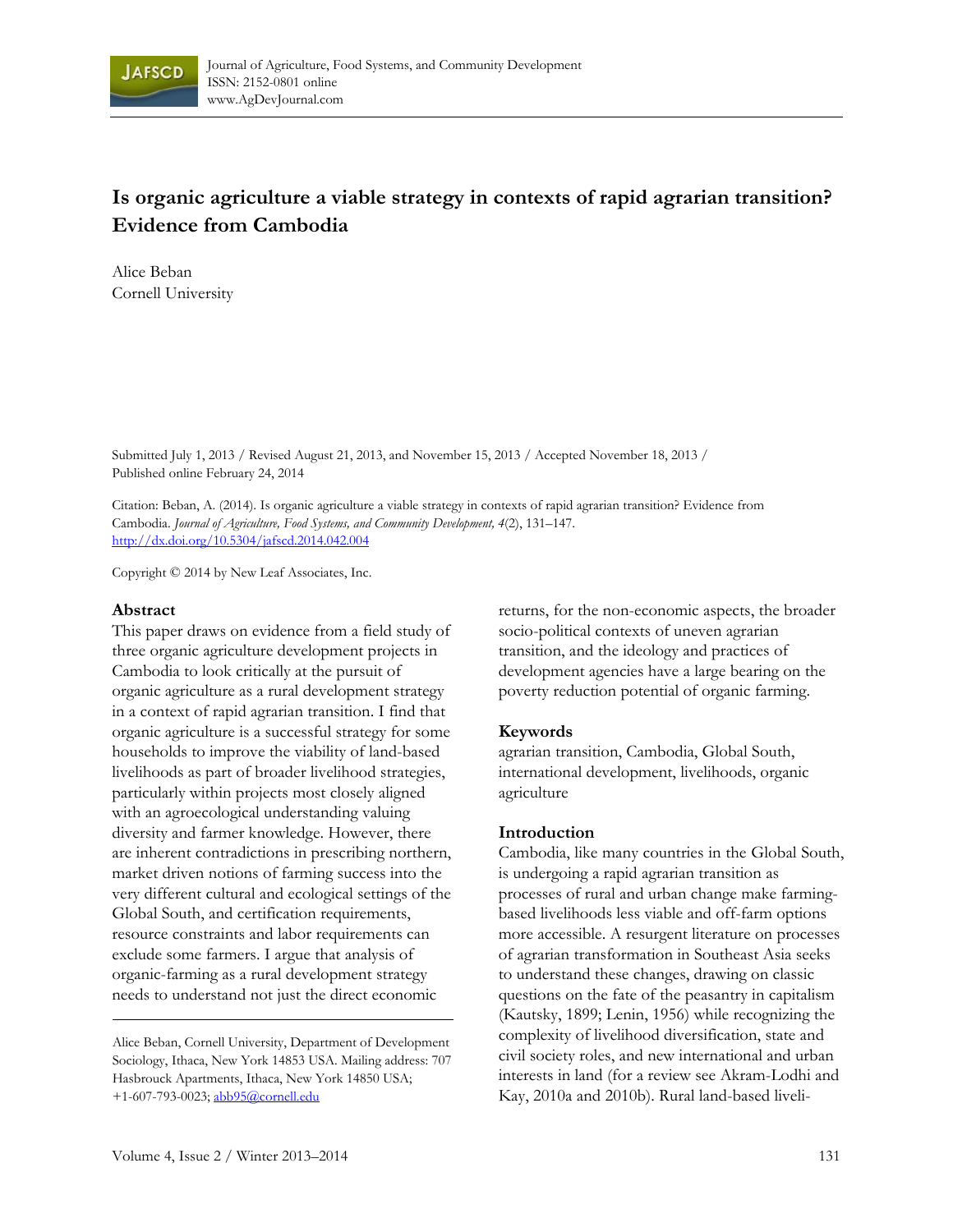hoods in Southeast Asia are increasingly perceived as more risky than urban migration and wage work, and wealth may not map so neatly onto land ownership as in the past (Rigg, 2006; 2012). In this uncertain context, a key question in rural development is whether pathways out of agriculture may therefore constitute the best form of poverty reduction for the rural poor (Li, 2009; Rigg, 2006; Thavat, 2011; World Bank, Public Information Center, 2006).

 In this paper I provide one perspective on this question by considering the promotion of organic agriculture as a development strategy for smallholders in Cambodia. This inquiry is inspired by a growing collection of research — including pleas in the popular press for shoppers to "stop obsessing about your arugula…[It] is no recipe for saving the world's millions" (Paarlberg, 2010, para. 1) — that raises the question of whether organic agriculture may *entrench* poverty rather than increasing wellbeing if it requires more labor with uncertain income benefits (Barham & Callenes, 2011; Paarlberg, 2010; Taotawin, 2010; Thavat, 2011). This argument suggests that rural people may be better off selling their land and moving to urban areas for wage work, or pursuing modern laborsaving agriculture and freeing up labor for wage labor and other rural nonfarm employment opportunities (Rigg, 2006; Thavat, 2011). I seek to deepen this debate, using research on three organic agriculture development projects in Cambodia to make two related arguments: First, the broader, usually implicit, frame of this debate is the larger structural context of agrarian transition, and explicit research attention needs to move beyond the economics of the farm unit to the uneven, contingent agrarian transitions in which farmers make constrained choices involving multiple ruralurban livelihoods. Second, there is a need to move away from concepts of "organic" as morally superior or overtly negative, to appreciate the heterogeneity of organic agriculture development initiatives and the diversity of outcomes for different groups. Organic agriculture in Cambodia, as in much of the Global South, is promoted primarily as a rural development strategy for poverty reduction through nongovernmental organizations (NGOs) and donor agencies. The

range of organic initiatives in Cambodia reflects the ideologies of the development agencies and their understandings of how the agrarian question in Cambodia is best resolved, and these initiatives shape (and are shaped by) farmers' access to resources and ability to benefit from organic farming. Overall, my analysis shows that participation in organic farming development projects is a successful strategy for *some* households, but it is not a panacea for rural poverty in Cambodia. Direct economic benefits are uncertain; non-economic benefits, broader contexts of uneven agrarian transition, and development agency approaches have a large bearing on the poverty reduction potential of organics. I structure this paper in two broad sections: I outline the literature on organic agriculture in the Global South and explain Cambodia's agrarian transition; I then use my empirical research to draw out four themes that can broaden the debate on the potential for organics in the Global South.

# **Organic Agriculture: Poverty Alleviation or Poverty Trap?**

Organic agriculture development projects in the Global South have proliferated since the late 1990s, and a growing body of research globally supports the notion that organic agriculture can enhance smallholder households' food security, whether or not they sell any of their harvest (Araya & Edwards, 2004; Badgley et al., 2007; Parrott, Olesen, & Høgh-Jensen, 2006). Farmers' incomes may increase through premium prices (Scialabba & Hattam, 2002) and/or increased productivity (International Assessment of Agricultural Knowledge, Science and Technology for Development [IAASTD], 2008; Pretty et al., 2006), and organics may improve producer health, "cool" the planet, produce food more efficiently than large farms, and diversify growing systems (IAASTD, 2008). Although critical research on alternative food networks in the Global South has focused largely on fair trade (Bacon, 2005) and most critical theorizing of organics is developed from North American and European experiences (Allen & Kovach, 2000; Guthman, 2004), an expanding research agenda examines smallholder organic agriculture in the Global South. Research in Latin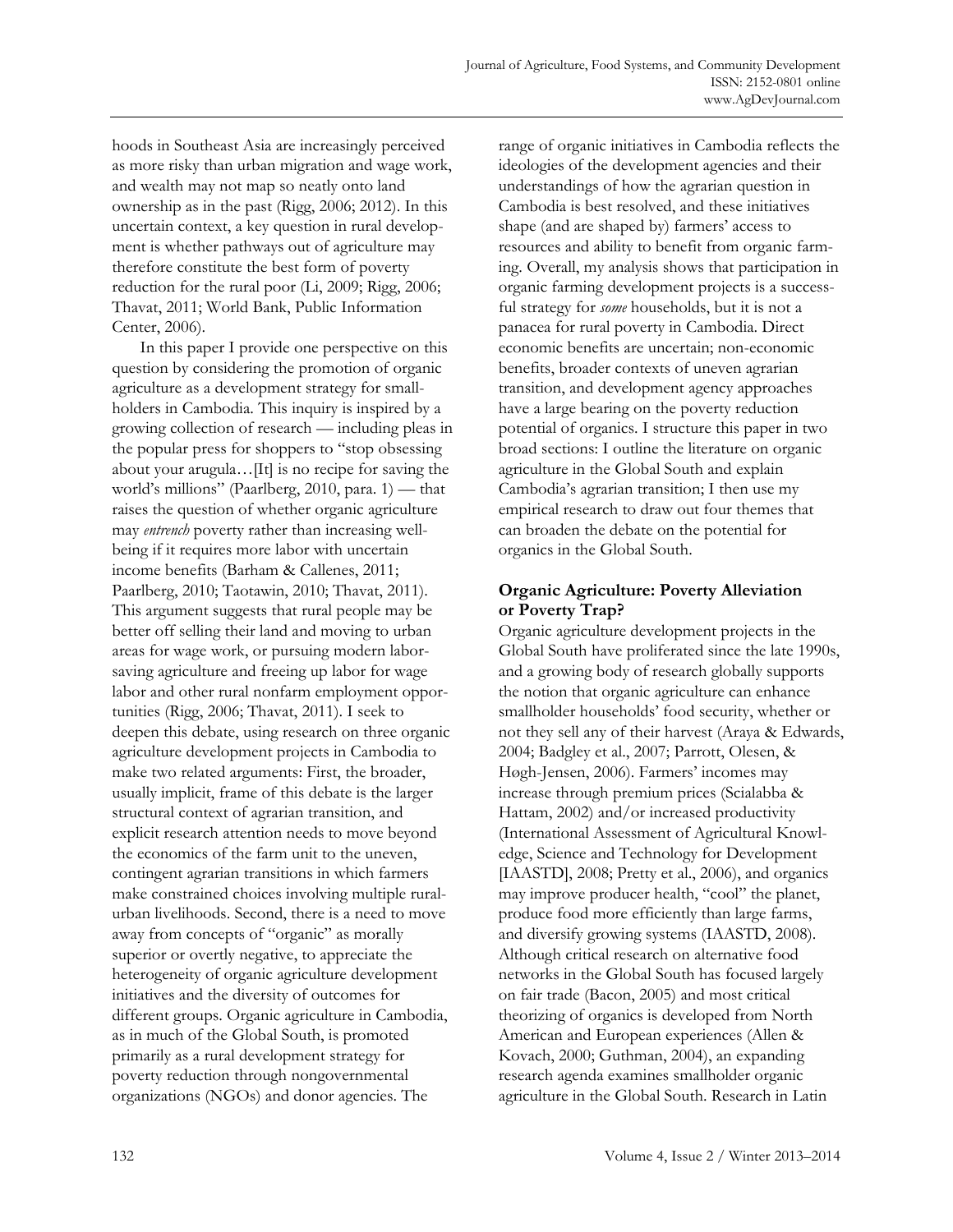America shows that expectations of organic price premiums benefiting farmers may be problematic, as price premiums from organic and fair trade certification are small, and migration remittances and yield increases (for farmers in programs with a technical training component) may have a greater effect on household income (Barham & Callenes, 2011; Ruben & Fort, 2012). Beuchelt and Zeller's (2011) survey of organic, fair trade, and conventional coffee producers in Nicaragua found that premium farm-gate prices for organic coffee did not translate into higher profit, due to increased labor costs. Organic producers were poorer relative to conventional producers throughout the 10-year study period. The organic producers had smaller farm sizes and larger family sizes, and the authors suggest that the higher labor requirements may limit the impacts on poverty alleviation. A central tension in certified organic farming is the simultaneous delinking from market-based chemical inputs in favor of knowledge-intensive techniques, and the deeper integration into distant markets, which may increase farmer vulnerability to global price fluctuations. This long-term perspective illuminates the possibility of "premium squeeze" as the entry of new farmers into an expanding organics market can lower farm-gate prices for producers, similar to the processes of "conventionalization" identified in North American and European organic sectors (Guthman, 2004). In Cambodia, Thavat (2011) finds that for "de facto" organic farmers (i.e., "traditional" farmers who do not use agricultural chemicals and gain organic certification on the basis of their existing farming system), labor requirements increased while price premiums were minimal, and the increased labor requirements could potentially keep households from accessing off-farm opportunities. Thavat concludes that organic agriculture development projects amongst de facto farmers "seems an absurd way to go about promoting "development" — paying paltry premiums to marginally increase the viability of precarious livelihoods" (p. 296). I build on Thavat's (2011) work in Cambodia by looking not only at de facto organic farmers but rather at a diversity of approaches and farming systems, which shows that organics can both promote and impede poverty reduction. Thavat

(2011) and other studies successfully draw attention to economic processes beyond farm-gate price premiums, including possible increases in labor requirements (including intensification of gendered unpaid family labor), and the recognition of opportunity costs whereby going organic may limit household ability to devote labor to migration or other income-earning opportunities. Barham and Callenes (2011) also look beyond the farm gate in their study of the importance of organic coffee production in the broader livelihood activities of Nicaraguan smallholders, and find that while organic production has increased, this is a much smaller percentage of household income than migration remittances from the United States. This underlines the importance of understanding the household farm as just one aspect of rural people's daily life, a perspective well articulated in the sustainable livelihoods approach that recognizes rural people's diverse occupations, and the increased fluidity of rural/urban livelihoods (Scoones, 2009).

 Attention to rural livelihoods in agrarian transition needs to be combined with critical development theory, which recognizes the central role of the development organization in promoting organics. Organic agriculture has been promoted and financed in Global South contexts such as Cambodia through development agencies and NGOs as a development intervention, in contrast to its spread in the Global North largely through farmer-to-farmer adoption with market incentives and some government support (Vandergeest, 2011). Organic sectors in the Global South are still part of the broader global food system, and geared largely toward supplying food for niche-market consumers in the Global North and Southern urban elites, but historical contexts of colonialism and ongoing inequality in trade and global power relations are central to the experience in the South (Friedberg & Goldstein, 2011). Gaps between farmer needs and desires and the mandates of development agencies, as well as divergent understandings of the value of farming as a livelihood, can shape the experiences of farmers in organic projects (Friedberg & Goldstein, 2011;Li, 2007). The development sector is particularly influential in Cambodia, as the donor agencies and NGOs that proliferated in the post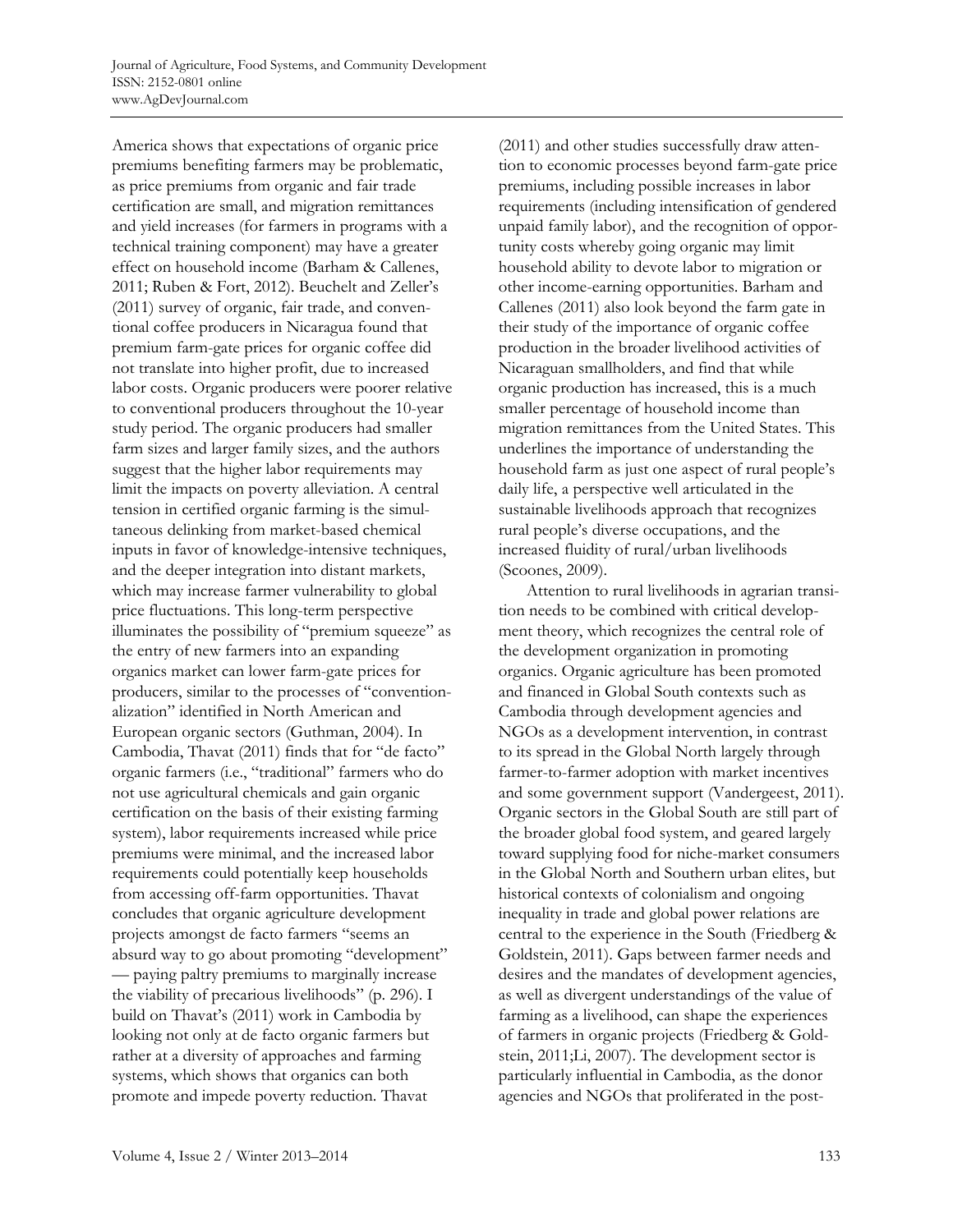conflict period have moved into many areas of rural development, and donor agency and NGO attitudes toward agrarian transition — what are the problems and changes in rural Cambodia, and what does a viable agriculture sector and broader rural livelihoods look like? — shape the projects they design. In Cambodia, these projects range from interventions which focus on farmers' limited global market opportunities, and therefore promote export-focused organic rice as a niche product for the European and American markets, to interventions which focus on ill health and debt as barriers to well-being, and therefore promote reduced chemical use and training in alternative methods of soil enrichment to reduce input dependence. Given that agrarian transformations and the ways these are understood by development agencies and farmers have a large impact on farmer experiences of organic agriculture, I now sketch out the national and global shifts that are transforming rural life in Cambodia.

# **Background: Changing Rural Livelihoods in Cambodia**

A quarter century ago, Terence Byres (1986) argued that even the "classic" cases of agrarian transition to capitalism in Europe were diverse, and the resurgent literature on processes of agrarian transition in Southeast Asia shows that agrarian transformations are not natural, linear, or inevitable; rather, they are compelled by specific, complex forces (Hall, Hirsch, Li, 2011; Hart, Turton, & White, 1989; Rigg, 2012). I do not use the term

"transition" here to imply a tautology of movement through prescribed stages from an imagined starting point of a homogenous farming community (Bernstein, 1996), for rural Cambodians have long survived through multiple livelihood strategies, and plantation agriculture has roots in colonial rubber plantations. Shifting state policies alternately promoting smallholder land dispossession and periods of land reform mean movements away from the land and movements back to peasant agriculture both occur. However, the development of factor markets for land, capital and labor in the postwar period of neoliberal restructuring, the state support for large-scale agribusiness, and rapid increases in population, landlessness, and labor migration (table 1) signal a radically new landscape for rural Cambodians to negotiate.

Some key features of Cambodia's current agrarian transformation reflected in table 1 include:

- Demographic pressure and fragmentation of farms, with rapid population increase contributing to shrinking land holdings, particularly in populous areas around the Tonle Sap lake and coastal zones;
- Urbanization such that the proportion of people working in agriculture and agriculture's share of GDP has significantly decreased, even as the total population in agriculture has increased due to population growth;
- Land grabbing and concentration of land ownership, including the expansion of

### Table 1. Cambodia Total Population, Agricultural Population, Landlessness, and Remittances

|                                                                               | 1980 (unless stated) | 2005 (unless stated) |
|-------------------------------------------------------------------------------|----------------------|----------------------|
| Total population (millions) a                                                 | 6.8                  | 13.9                 |
| Agricultural population (millions) a                                          | 5.1                  | 9.4                  |
| Agricultural population (% total population) <sup>a</sup>                     | 76                   | 68                   |
| Agriculture (% GDP) b                                                         | 47 (1993)            | 33                   |
| Land granted to agribusiness concessions (Ha) $\circ$                         | 2,400 (1995)         | 2,106,345 (2013)     |
| Landlessness (% total population) d                                           | 14 (1997)            | 28 (2009)            |
| International migration remittances to Cambodia (USD<br>million) <sup>e</sup> | 12 (1996)            | 325 (2008)           |

Notes: <sup>a</sup> Food and Agriculture Organization of the United Nations Statistics [FAOSTAT] (2013); <sup>b</sup> World Bank (2013); <sup>c</sup> Cambodian League for the Promotion and Defense of Human Rights [LICADHO] (n.d.); <sup>d</sup> National Institute of Statistics [NIS] (1997; 2010a); e Kimsun (2011)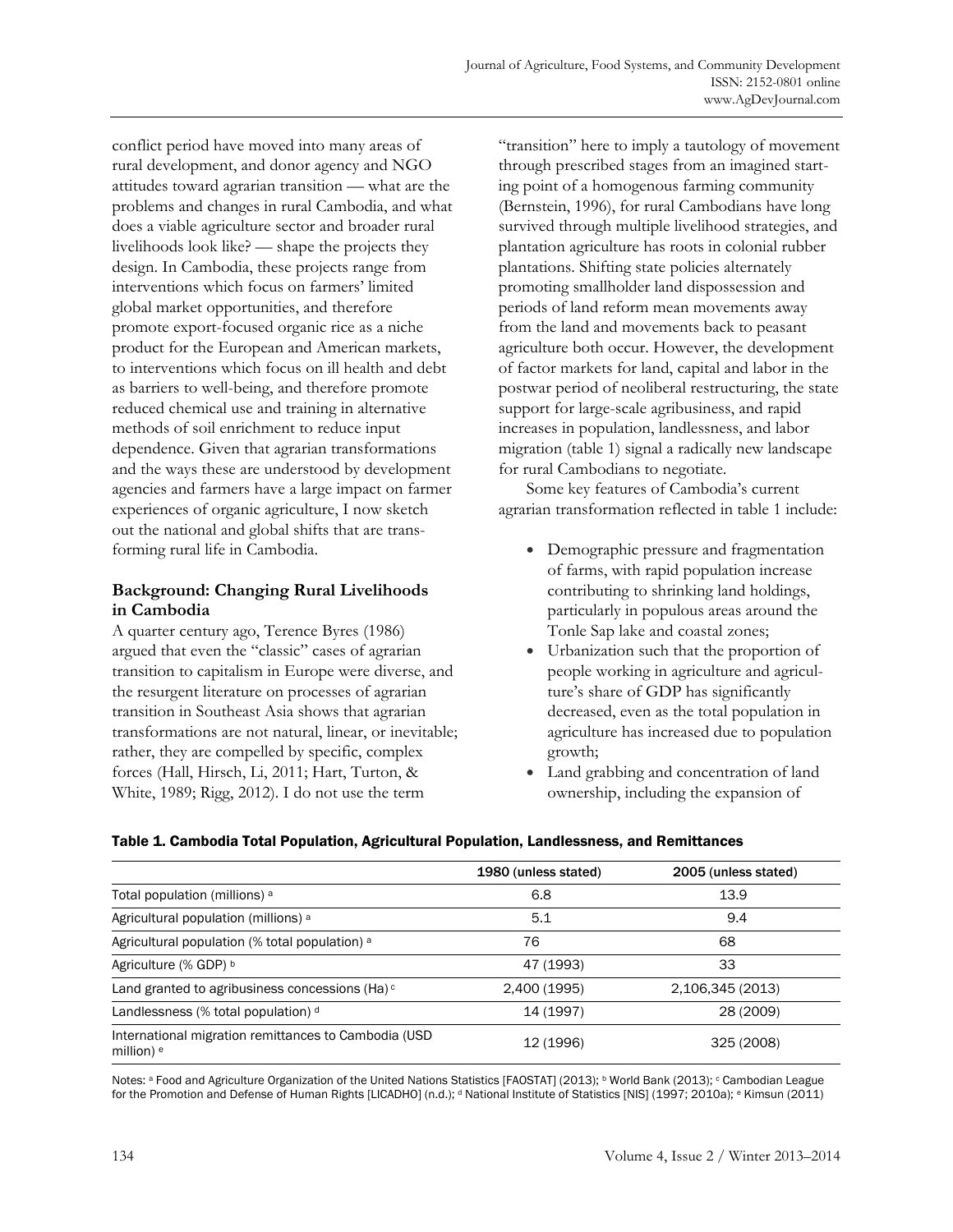large-scale agribusiness leases called "economic land concessions" (ELCs) for corporate agriculture and ongoing marketbased land accumulation, which contributes to increased concentration of land holdings and growing landlessness (Löhr, 2011; National Institute of Statistics [NIS], 2010b). Land concessions that benefit rural areas by increasing wage labor opportunities, even if they simultaneously limit land access for smallholders, although many of the concessions are used for speculation purposes and current research suggests employment is limited (Üllenberg, 2009);

- Legacies of conflict, including colonialism, civil war, forced collectivization, genocide, and the violence that continued until the late 1990s (Chandler, 2008; Heder, 1995), which leave their mark in widespread rural poverty, low use of both chemical fertilizers and traditional soil-enhancing techniques, and environmental degradation, due to resource accumulation by powerful military and political elite;
- A neoliberal capitalist agenda that since the 1990s has been promoted by international aid agencies and the ruling elite (Springer, 2009a; 2009b) and contributes to urbanfocused growth, rising land markets, and inequality (Üllenberg, 2009);
- Migrant remittances as an increasingly important income source; this may be invested in agriculture, but households in areas with established migration routes may prioritize migration and lack household labor for farming;
- The feminization and aging of the farm population is increasing as more young people migrate, and women-headed and elderly households become more common; and
- Farming's perception as "risky," due in large part to severe flooding and droughts that farmers perceive to be worsening, as well as commodity and land price fluctuations and exploitation by powerful interests.

 The spatial diversity and social unevenness of these processes of transition has implications for the viability of organic farming as a poverty reduction strategy. Farmers in areas accessible to urban labor markets may experience labor shortages and limited access to land, and farmers in areas with economic land concessions may be reluctant to take up organics if they feel their tenure is insecure, and development agencies and NGOs may avoid contested areas (and indeed, largely fail to address the broader political "land question") given the potential for them to lose the favor of the ruling party if they are too vocal over politically sensitive issues.

# **Research Methodology**

This research is based on qualitative semistructured research with members of organic farming development initiatives in Cambodia run by three different organizations: the German Organization for Technical Cooperation (GTZ) in Kampong Thom Province; the Community Cooperative for Rural Development (CCRD) in Pursat Province; and the Cambodian Center for Study and Development in Agriculture (CEDAC) NGO in Takeo and Prey Veng provinces. I held semistructured interviews of between one and four hours with 57 farmers, ran seven farmer focus groups, and held interviews with development agency staff and local government extension personnel. I held interviews in farmers' homes and asked about people's experiences in the organic programs and their broader livelihood activities. In most cases I concluded interviews with a walk around participants' rice fields. During focus groups, I adapted Mayers and Vermeulen's (2005) model of power mapping, whereby farmers constructed spider diagrams of ranked issues and actors that impacted their organics group, to understand the challenges farmers faced. I used these qualitative methods in order to understand farmers' own perceptions of their experiences with organic farming and how these meshed with their broader aspirations and multiple livelihoods. I did not include a comparative group of conventional farmers. The study therefore is not intended to be representative of organic farmers beyond these groups; rather I use thematic analysis to bring out commonalities and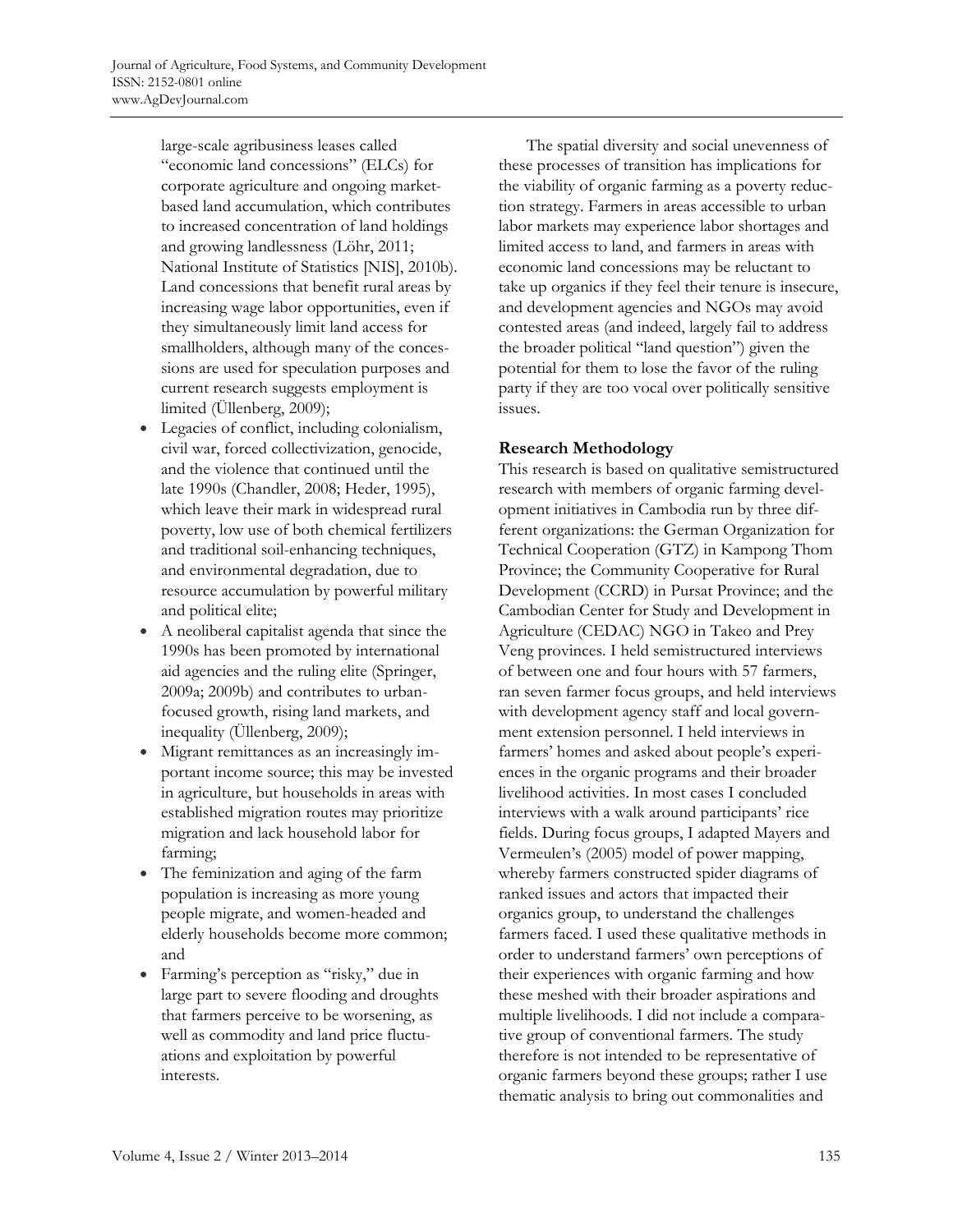diversity within farmer experiences. The case study communities were chosen in order to cover three main criteria: a wide geographical area with diverse farming conditions and infrastructure; a variety of development organizations supporting the initiatives; and a variety of quality-control approaches (including export and domestic certified and noncertified systems) and trading approaches (includeing export, urban, local trade, and subsistence). The interviews were conducted in Khmer, either by me or with the aid of my research assistant (a university student in agricultural economics). Local staff of the organic initiatives helped with contacting potential research participants but were not present during interviews. My position as a white foreign woman conducting research with members of development projects presented ethical challenges, including the potential for people to see me as aligned with the organization and to answer questions strategically in the hope of gaining access to agency resources, as well as my need to maintain good relations with the organizations while also exploring the views of farmers beyond the "model" farmers that the organizations usually took me to meet. I attempted to overcome these constraints by emphasizing (both to farmers and organizations) that I was an independent researcher and the results would be kept confidential. Where possible, all members of a village organic group were interviewed, either one-on-one or as part of a focus group. In order to understand how social stratification related to people's experiences of organic agriculture, I attempted to include an equal number of female and male farmers and farmers of various wealth levels.

 This research was undertaken in 2007, with follow-up interviews with development agency staff in 2012. The gap of several years since the initial research allows me to incorporate sectoral changes since the study; also, the year 2007 is particularly instructive for a discussion of organics in Cambodia as this period was concurrently one of a shift away from agriculture-based livelihoods and a rapid growth in organic agriculture development programs. I identified more than 30 NGOs and development agencies promoting some kind of organic agriculture or sustainable agriculture program in 2007 (including both domestic and export

certified systems, and noncertified systems). The establishment of the Cambodia Organic Agriculture Association (COrAA) in 2006 lent legitimacy to the sector within some areas of the government.

# **Organic Agriculture Development Programs in Cambodia: Three Case Studies**

Cambodian rice production is seen by development institutions and some parts of the government as a prime prospect for organic agriculture, and the organics sector is heavily donor-driven (COrAA, 2011). Donors point to the combination of fertile land and the plentiful water supply from the Tonle Sap, and the fact that although synthetic chemicals are becoming more widespread in rice production, many farmers still farm without using chemicals (Feuer, 2007). Donors see organics as potentially reducing poverty in a challenging context where farmers generally achieve much lower yields than neighboring countries (in part due to underinvestment in agriculture and lack of irrigation and infrastructural development, high electricity costs, and limited access to and control over land) and often face high debt and vulnerability to weather and market events. Rice production is a priority sector for Cambodia; production increased at 7.4 percent annually from 2000 to 2010 (Food and Agriculture Organization of the United Nations [FAO], 2013). The Cambodian government has a contradictory stance toward organic production: On one hand, the government supports the development of organic smallholder production for self-consumption and export to become the "green farm" of Asia, and is part of the new ASEAN regional organic guidelines currently under discus- $\sin^{-1}$ ; but since the food crisis in 2008, attention has shifted to boosting conventional exports and gaining revenue through large scale land concessions (COrAA, 2011). The COrAA (2011) estimates that the organic sector is small but growing, with around 8,500 farmers cultivating rice organically as part of organic producer groups, and

<sup>&</sup>lt;sup>1</sup> The Association of Southeast Asian Nations (ASEAN) Standard for Organic Agriculture (ASOA) is due to be finalized in 2014. It is designed to cover all agricultural [croperatives. See http://unfss.files.wordpress.com/2013/](http://unfss.files.wordpress.com/2013/04/organic_unfss.pdf)  04/organic\_unfss.pdf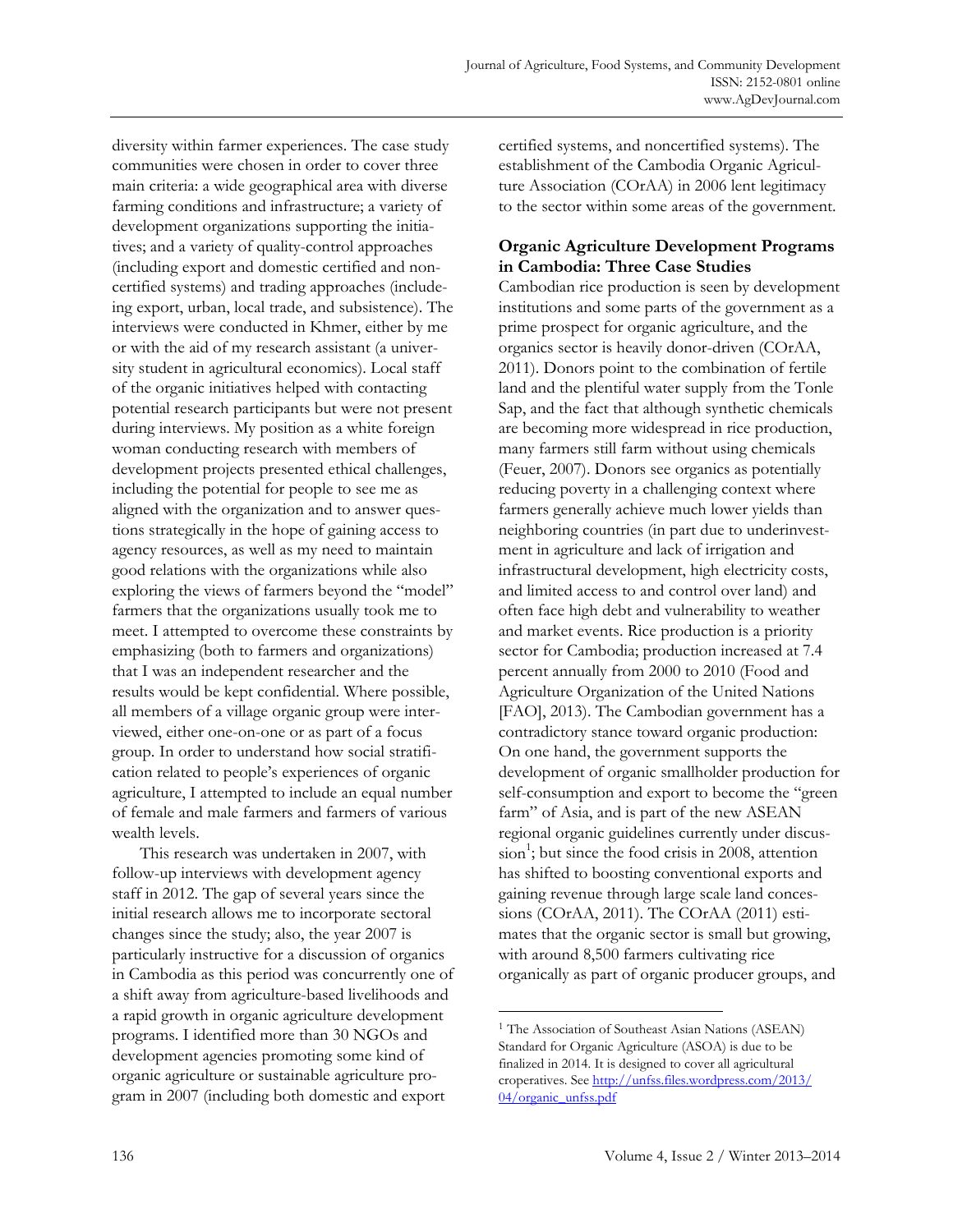more than 110,000 farmers implementing some organic techniques. Before discussing the specific benefits and limitations of organic agriculture in this context, I first outline each of the three case studies. I do not suggest that any one of these cases constitutes a model success story; rather I present all three cases in order to show the heterogeneity within organic agriculture projects and the central role of the development organization in structuring the potential for the projects to either reduce or entrench poverty.

# *German Federal Development Agency (GTZ) Rural Development Program*

The German federal development agency (GTZ, now GIZ) was the major player developing the export organic rice market at the time of research through its Rural Development Program (RDP), with projects involving 700 farmers in two provinces (Kampong Thom and Kampot). The GTZ initiative aimed to create an organic supply chain for organic rice farmers producing for the export market. The first farmers in Kampong Thom became export-certified in 2006. However, GTZ did not manage to establish regular exports during the project time frame (five years) and the project was eventually discontinued. The inability to export was seen by one project staff member I interviewed to be due primarily to corruption within the rice supply chain in Cambodia, a lack of private-sector actors willing to be involved, poor infrastructure, and farmers not honoring contracts. During the project time frame, most of the organic rice produced was marketed through local channels and through a brand ("Saravan") that was sold at markets in Siem Reap and Phnom Penh and gained farmers a 10-percent premium price above local prices for conventional rice.

 The GTZ strategy was to create a privatesector value chain for organic rice, which would connect farmers to high-value niche markets in the Global North. This strategy was framed as poverty reduction through trade, with "a more diversified and market-oriented form of agricultural smallscale production together with the development of the agro-industry as the best way out of poverty for Cambodia" (Schmerler, 2006, p. 1). GTZ aimed to develop a functioning private sector and build the

capacity of local government and local NGOs, focusing on building horizontal networks (organizing farmers in groups) and vertical networks (linking farmers to wholesalers, retailers, and consumers) (Schmerler, 2006).

# *Community Cooperative for Rural Development (CCRD)*

CCRD is a Cambodian NGO involved in postconflict reconstruction in Pursat province, which moved into organic rice (with funding from Oxfam Quebec) to increase farmer incomes through the sale of certified organic rice to North America and Europe. The NGO originally promoted organic rice as a way to increase incomes through price premiums to the farmers they were already working with, who were mainly conventional farmers. CCRD provided rice seed on credit, and farmers were promised premiums of 5 percent for the first year of organic conversion, and up to 20 percent for fully converted organic systems. However, at the time of my research, CCRD had ceased promoting organic rice cultivation to most of these farmers, as the farmers had experienced difficulties converting their farming systems to fully organic (in line with European Union and U.S. requirements).

 The CCRD director told me that "after trying to convert farmers who used chemicals and finding it too hard to convert most, we decided to focus on families who were not using chemicals farmers near the mountains where chemicals had not reached, because they are already organic." CCRD found new farmers who were farming traditional systems (i.e., they were not using synthetic chemicals) in remote districts of the province, and at the time of the research approximately 200 farmers were involved. These farmers were ostensibly provided with minimal training in composting, although more than half the farmers I spoke with told me they had not received any training. The NGO director considered "traditional" systems to be synonymous with "organic" rice systems despite the fact that many farmers who had resettled in the area postconflict told me that much knowledge of soil-enhancement techniques had been lost in the more than 20 years of conflict, or that they did not have time, energy or livestock resources to produce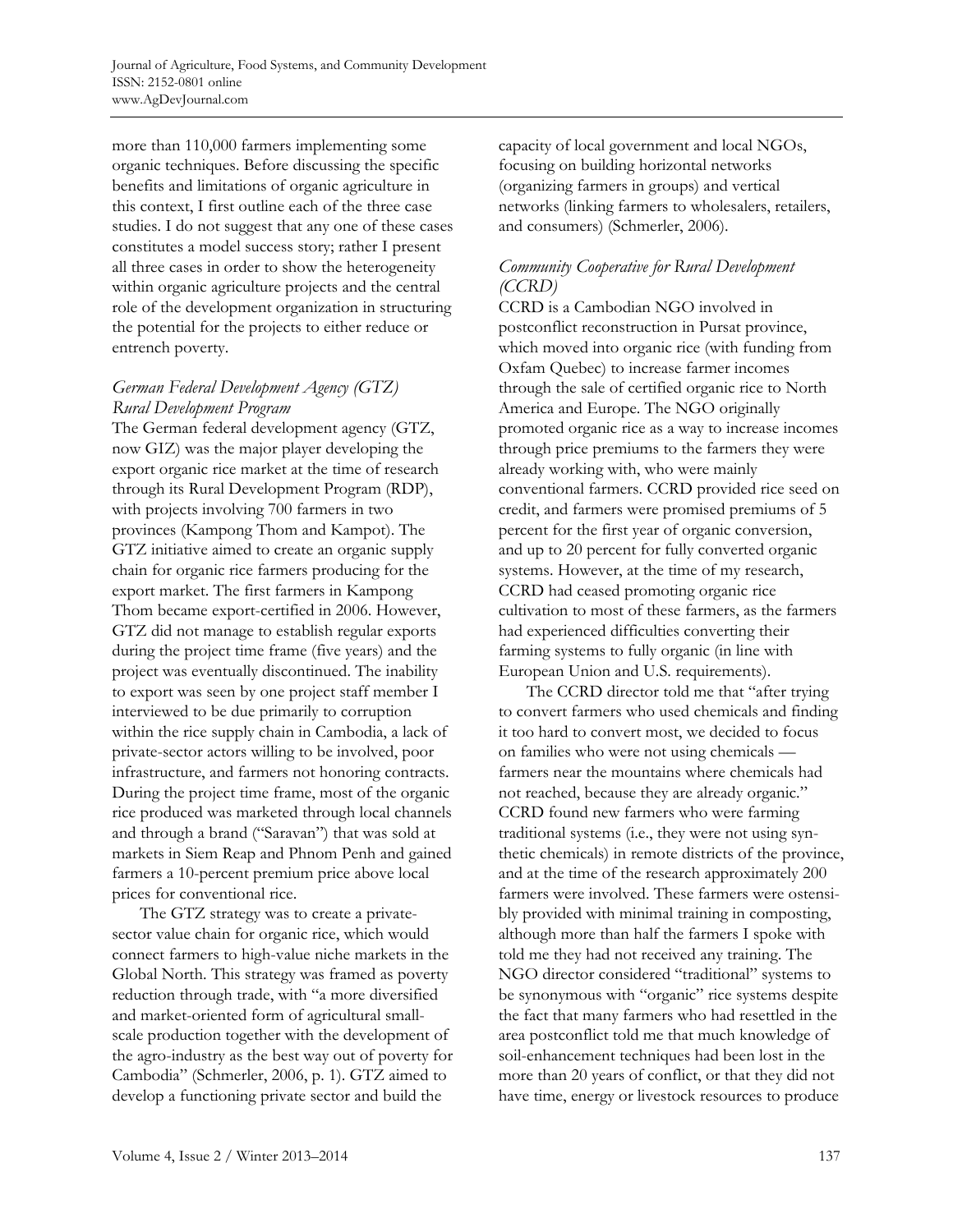and gather manure or use other means to enhance fertility. The farmers I spoke with who were no longer involved with the project were bitter, and one farmer told me that she had adapted her farming system with the expectation of receiving a 20 percent premium for her farm's rice, but now the organization had pulled out and the fragrant variety she had planted in half her fields was not one her family or others at the local market were interested in eating.

# *Cambodian Center for Study and Development in Agriculture (CEDAC)*

The Cambodian NGO CEDAC, funded by the German Development Service (DED), Oxfam Great Britain, and others, runs the largest organic agriculture project in Cambodia. The head of CEDAC, Dr. Koma, reports that the organization began in 1997 and now works with over 3,600 families in 434 organic-rice producers groups. Farmers interested in organic production receive ongoing training through extension agents and peer trainers (i.e., farmers further along the organic conversion process who are paid for their time), including organic techniques (such as use of leguminous cover crops, integrated vegetable gardens, compost and Effective Micro-Organism production), System of Rice Intensification  $(SRI)$ ,<sup>2</sup> savings groups, and livestock and vegetable production. CEDAC developed its own certification using Internal Control System (ICS) inspection and instituted a diverse set of marketing activities for the surplus rice and other produce households produced, including forming producer cooperatives to exchange vegetables from home gardens, assisting farmers in opening stalls selling organic produce at local wet markets,<sup>3</sup> and developing a brand, "Natural Agri-Products" (NAP), which is sold through CEDAC-owned shops in Phnom Penh and Siem Reap. CEDAC has a fairly decentralized strategy that involves field officers

stationed in different regions and organizing techniques and marketing activities with specific farmer members (although the overall organizational vision is communicated in a top-down approach, which is well critiqued by Feuer (2009)). This strategy means that growing techniques and marketing activities can be tailored for specific areas depending on farmer needs and ecological conditions. For example, in one village in Prey Veng Province, the CEDAC organic group composed of 10 women had successfully organized a stall at the local wet market, where they took turns transporting their produce (by bicycle) and selling on behalf of the group and were able to attract regular price premiums for produce at the local level. Since 2009, CEDAC has begun exporting rice from a producer group in Takeo (made up of approximately 250 households) to the U.S. through Lotus Foods.

*Broadening the Debate over the Viability of Organics*  In this section, I discuss the case studies presented in relation to the debate over whether organics and other agroecological approaches may benefit smallholder farmers, or may instead entrench poverty by limiting other options for off-farm livelihoods or high-input agriculture. I suggest that several implicit assumptions underlie much of the research informing this debate, including the prioritization of short-term economics (particularly farm-gate prices) in the analysis, and the tendency to assume farmers are a homogenous category of rational economic actors who may freely move to nonagricultural pursuits or into high-input agriculture. I structure the discussion by drawing out four themes from my case studies that show how the debate can be broadened through greater attention to people's diverse (and often non-economic) reasons for pursuing various livelihood options, and to the wider economic, social, and political contexts that structure people's choices.

### **1. Going beyond "homo economicus" to understand why people choose to farm organically.**

A focus on enlarging urban and off-farm opportunities for rural people assumes that people *want* to leave rural areas and that — like the "homo

**.** 

<sup>2</sup> System of Rice Intensification (SRI) is a collection of techniques for enhancing rice productivity, under conditions of little or no chemical fertilizers. See http://sri.ciifad.cornell.edu/ 3 Wet markets are a collection of stalls selling fresh meat and produce (differentiated from dry markets which sell durable goods like cloth and electronics).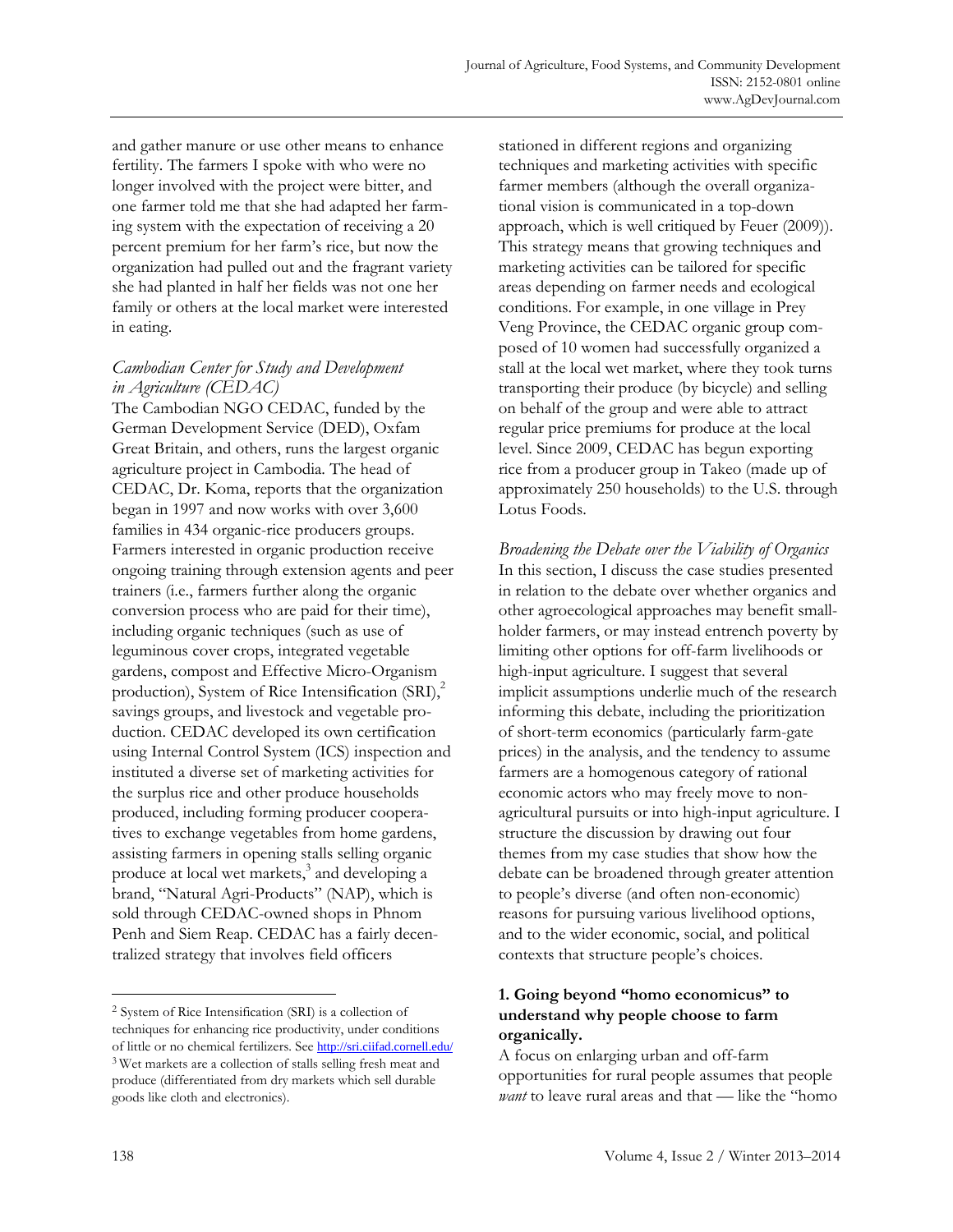economicus" rational, self-interested actor who can freely choose between livelihood options — there are plentiful opportunities into which people move. This assumption is challenged by the growing movements of people around the world who are mobilizing against the conventional food system and defending their rights to a peasant life (McMichael, 2008; 2010); the increasing number of protests in Cambodia over land grabs in recent years are testament to this (Schneider, A. E., 2010). Certainly, some rural people — particularly young people — dream of city life and leaving the physical, isolated work of farming, and I do not suggest a romantic vision that all rural people have a primordial attachment to the land. However, research from Cambodia shows that in many cases, people leave land-based livelihoods because they feel there is no other choice, rather than from a desire to leave (FitzGerald & Sovannarith, 2007; Schneider, H., 2011). The organic farmers in my study expressed a desire to maintain their farm and a fear that indebtedness and sickness would cause them to sell their land.<sup>4</sup> I asked research participants how they balanced farm and off-farm livelihoods and why they continued to farm rather than leaving the area as some of their neighbors did. Despite talking about the hard life of a farmer, many farmers said they did not want to go to the city and wage labor would only be spent on buying rice for the family; for example, one farmer from Takeo expressed a sentiment I heard many times during my research: "If we did not [farm] we'd all have to work as laborers and we would spend the income on food anyway" (Takeo, male). Many farmers said that the land and rice itself had value that was beyond a food source or economic commodity. In one village in Takeo with proximity to Phnom Penh's labor market, where the majority of households said at least one family member lived away from the area for work opportunities, many people articulated that if they could just

make ends meet, they would choose to keep their family together in the village. When I asked farmers what was most important in their idea of a "good life," the majority of people (regardless of gender, wealth, or land ownership (whether renting or owning their plot)) spoke of their desire for selfsufficiency in terms of growing enough rice to feed their family.<sup>5</sup> Growing "enough rice" meant more than just providing food; people talked about the ability to obtain health care, give their children an education and a big wedding ceremony, maintain livestock, enable them to remain in the countryside, save as a kind of insurance policy in times of need, and provide offerings for the *Wat* (temple). There were interesting contradictions between people's desire to stay on the land and the desire for their children to be educated and gain a position in the city. Migration remittances from family members working in the city or in Thailand or Vietnam were a key aspect of many of the farmer's livelihoods and these were sometimes seen as allowing families to stay on their land. While some interviewees (particularly the teenage daughters of farmers in areas close to Phnom Penh) spoke of their desire to move to the city, others were concerned that city life was a trap, for "people think there are jobs in construction or factories, but they don't find any and end up living on the street or coming back here with nothing because they sold their land" (Pursat, female). Stories abounded in several villages about relatives or neighbors who had gone to the city and failed to find work or been sent back with debts to pay, yet the redecorated houses, motorbikes, and other status symbols of some families that received remittances were testament to the economic benefits of migration for some. These contradictions reflect in part the limited offfarm job opportunities in many urban areas of Southeast Asia (Li, 2011), and growing underemployment, 3D<sup>6</sup> jobs, and urban slums. While unemployment is still relatively low in Cambodia (NIS, 2010b), this is changing as the population age

 $\overline{a}$ 

<sup>4</sup> This is not to suggest that this research is representative of all rural people in Cambodia; this is a self-selecting group of farming households whose desire to maintain the viability of their farm is strong enough to engage in the organic project. However, this research involved seven communities from various parts of the country, showing that the desire to maintain a land-based livelihood is significant.

<sup>5</sup> Other common sentiments were a desire for good health, control over their future, overcoming vulnerability, access to land, control over how and what they grew, and freedom from dependence on others.

<sup>6</sup> Dirty, dangerous, and demeaning (Connell, 1993).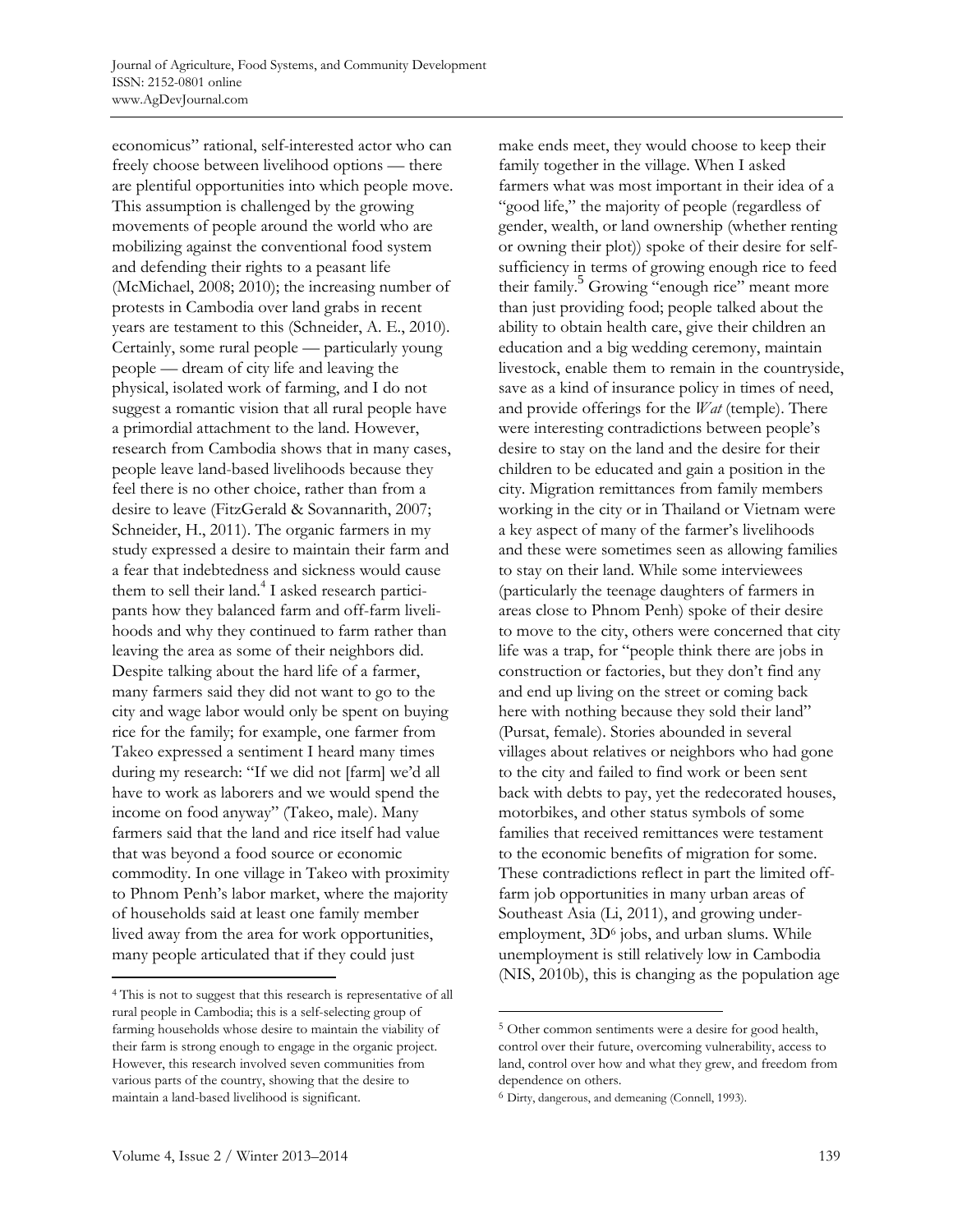structure<sup>7</sup> and urban migration mean that  $300,000$ young people each year are entering the labor force (NIS, 2010b). Access to urban employment is also structured by people's location; in Pursat Province I found that farmers in a roadside village had a much higher level of migration than farmers in villages further away from the paved road. A frequent lament among many farmers in my study was the lack of income-earning opportunities in the village that might allow them to pursue own-farm and local off-farm livelihoods. Agrarian concerns were at the heart of many farmers' conceptions of the "good life" in my research and were not expressed by participants as contradictions to their desires for their children to have an education and a job in the city. Farmers expressed a desire to have *choices* in planning their livelihoods rather than feeling they have no choice but to leave the land.

# **2. Going beyond farm-gate price to assess broader economic and non-economic impacts.**

Analyzing farm-gate price alone in a context of uncertain organic price premiums can lead to a conclusion that there is a negligible income benefit from organics. In my study, however, many farmers reported increased household incomes through either lessening dependence on external purchased inputs and/or increasing productivity in rice fields. Farmers with certification or a regular organization-sourced market outlet did receive price premiums of 10 percent (for CEDAC rice and vegetables) and up to 20 percent (for fully certified rice in GTZ and CCRD initiatives). For some farmers this price premium meant increased income of US\$50–US\$150 for the season (although note that these premiums were not realized longterm, as the following section explains). Most noncertified farmers did not receive price premiums for their produce, although in two CEDAC farmer groups, farmers were able to negotiate slightly higher prices (10 percent over market price) at a group stall at the local wet market (not incidentally, this was in a town where the local

CEDAC extension officer enjoyed a close relationship with local political leaders who supported the group), and through meeting a local trader as a group at one of the farmer's houses.

 One farmer newly converting to organic in a noncertified CEDAC project in Takeo reported that her yield had decreased slightly and the prices received for her rice had not changed, so her income was down from the previous year, but she noted, "when we include chemical expenses, we used to spend 300,000 riel, and now we use our own compost and buy some dung for a cost of 100,000r. So we are making 50,000r [US\$12.50] more now and I think our yields will increase." This farmer was one of only three farmers in my study who said that yields had decreased (the other two were members of the CCRD initiative); most farmers (45 of 57 farmers) observed the productivity of their farms had increased since organic conversion. This is significant given that debate over yield in organic agriculture rages on, with recent review studies assessing the global potential for organics to "feed the world" coming to contradictory conclusions (Badgeley et al., 2007; Seufert, Ramankutty & Foley, 2012). This study was not a systematic comparison with conventional farmer plots, and favorable weather conditions in many areas in the season preceding the study meant rice yields generally improved nationally; however, farmers with both conventional and organic fields also reported that their organic fields were producing higher yields than their conventional fields.<sup>8</sup> Large yield increases were experienced by CEDAC farmers converting from traditional systems where no soil improvement techniques were previously used, to organic systems utilizing organic compost and SRI production

 $\overline{a}$ 

<sup>7</sup> Cambodia experienced a post-conflict baby boom in the 1980s that has produced a rapid population increase (from 8 million in 1998 to 14 million in 2008 (NIS, 2010b), and an age structure weighed heavily toward young people.

<sup>8</sup> This should not be taken as a general causative finding, as this is not a statistical study and was based on a relatively small group of farmers through recall of yields. Several points should be kept in mind when discussing yield increases: where other alternative production methods, such as SRI, were introduced in conjunction with organic systems, yields may be higher; a number of farmers have increased and diversified their production (for example, growing vegetables where before they grew only rice); and weather was favorable in some areas over the 2005–06 growing season, and therefore yields may be higher because of environmental factors.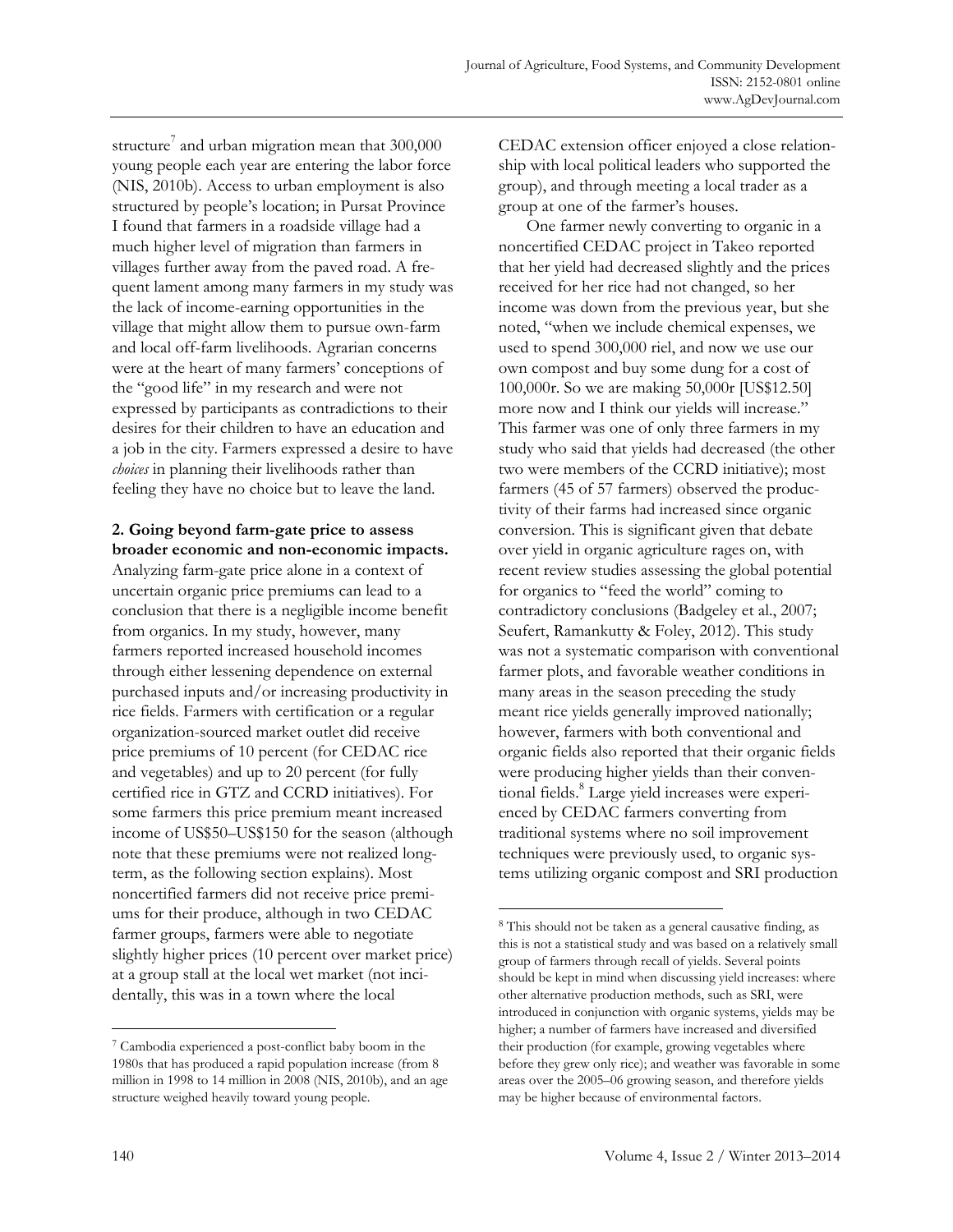techniques. Some farmers converting from conventional systems (where chemical inputs were previously used) also reported experiencing yield increases. The most common reasons farmers gave for higher yields included (from those most often mentioned): the use of compost, more care taken in weeding, the use of SRI methods, raising the banks around the rice field to retain organic fertilizer, ploughing in crop remains, digging ponds, access to seed, and investing in other resources such as cattle. The CCRD project was the only site where yields did not generally improve, and this appeared to be due to the minimal changes in farming systems; as noted above, most farmers were not using soil-enhancement techniques (as many said they had received no training), and many of the poorest households did not own sufficient livestock to produce manure, or lacked land or labor due to increased migration for wage work.

 Beyond economic aspects, decades of research on the multiple dimensions of poverty and wellbeing indicate that non-economic facets of poverty are central, although these are often downplayed in research due to the difficulty in quantifying them and the tendency to see economics as overly determining (Sen, 1999). In this study, when I asked people about the greatest benefit to them of farming organically, the majority of farmers converting from conventional farming systems cited an improvement in health. Many farmers said they experienced fewer incidences of dizziness, stomach problems, diarrhea, vomiting, and headaches. Considering that many farmers in Cambodia are reported to experience chemical poisoning due to improper use of agrochemicals (Environmental Justice Foundation [EJF], 2002), this result perhaps is not surprising. Some believed this was due to relief from chemical poisoning, while others felt the health improvements were due to a more nutritious, protein-rich diet. Some farmers reported fewer hospital visits, which they said enabled them to save money, while others reported more hospital visits as they now had the income to seek cures for chronic illness. All farmers in the CEDAC and GTZ initiatives, and several in the CCRD initiative, said they were more

food-secure since joining the organics initiatives.<sup>9</sup> Farmers in the CEDAC projects (where integrated home vegetable gardening and fish production in organic rice fields was promoted alongside organic rice techniques) reported greater nutritional diversity due to the ability to grow more vegetables for eating and from selling premium-priced and/or larger amounts of farm produce, which allowed families to buy more protein-rich food. Although these farmers did not include non-rice production in their yield estimates, the multiple crops grown in and around rice fields were important sources of diversified diets and incomes.

 An additional non-economic benefit pointed out by many farmers was greater community collaboration with other farmers in the organic project. Farmers said relations with neighbors in the organics group had improved as they attended trainings and meetings together, and shared farmer innovations for new organic techniques and ideas for diversifying into vegetable production, mushroom cultivation, and off-season cropping. Farmers also reported joining the organics groups for political and social status in their communities, including connections with urban and international organizations, access to material resources such as discounted seeds, and free meals at training sessions.

# **3. Going beyond the homogenous farmer to understand who benefits and who loses.**

The diversity of interests, resources, and power in local communities is often underemphasized in research that examines farmers as a homogenous group (Scoones, 2009). In this study, while farmers in a range of initiatives could potentially benefit through increased prices, yields, and non-economic benefits, labor constraints and access to resources had a large influence over who joined organic projects and who benefitted. Just over half (31 of 57) the farmers I interviewed perceived labor to increase under organic systems, with labor-heavy

<sup>&</sup>lt;sup>9</sup> Twenty-three (of 57) farmers interviewed said they did not have enough rice previously and could now fully support their families with enough rice for the entire year. Others had improved by a smaller degree; a minority had always been able to support their family.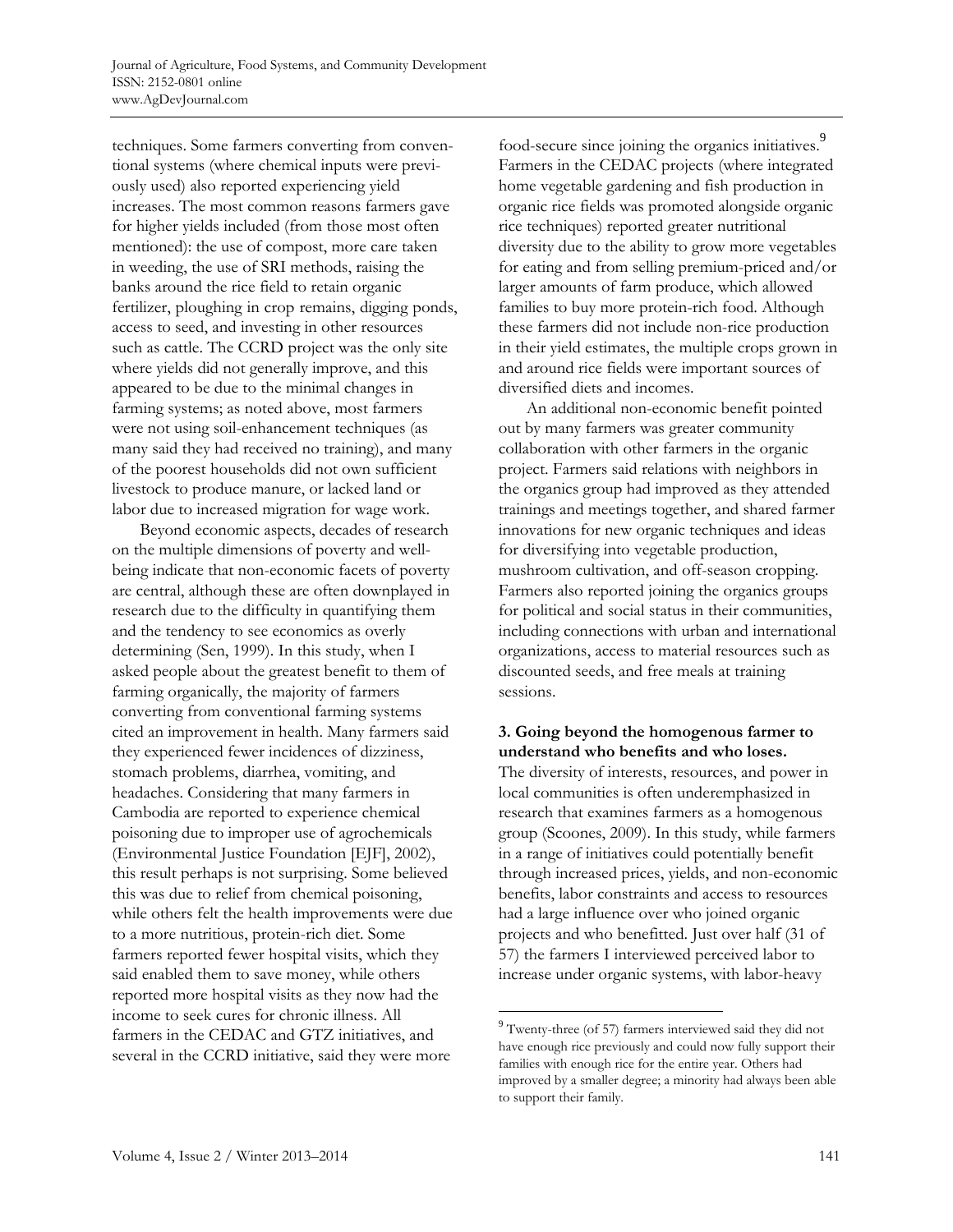tasks cited as nursery preparation, weeding, and compost preparation (agreeing with Scialabba & Hattam, 2002; International Fund for Agricultural Development [IFAD], 2003). All three NGOsponsored projects tended to exclude the poorest, most marginalized people in the community, as well as the wealthiest; the majority of farmers in all projects described themselves as "poor" or "middle income" rather than "poorest." At a basic level, in order to join the initiatives farmers required access to land and a certain security of tenure, and sufficient labor (or ability to hire labor), which meant that households with little or no agricultural land, and no available labor, could not benefit. I did not find that farmers in areas more accessible to Phnom Penh or other urban labor markets were less likely to join the organics initiatives due to labor shortages, but this was perhaps due to donor or NGO decisions to site projects in areas with less urban migration. As one NGO extension agent told me, he was "not promoting the organic rice programs in this area [close to the National road to Phnom Penh] anymore. People in this village are all going to the city to work, and the old people don't want to take it up." In all study areas, I noted that older farmers whose children had moved away to the city said that labor shortages for some jobs were acute. The projects did not tend to attract upwardly mobile households where multiple adult household members had full-time off-farm income sources, and some non-adopting households I spoke with said they did not have the on-farm labor necessary to be part of the organics initiatives, nor the resources to hire labor. Many farmers, however, noted no change in labor, or a reduction in labor requirements under organic systems. This was particularly the case where SRI techniques were taught as part of the organic training (indeed, for many of the farmers in CEDAC's Takeo project, they equated "SRI" with "organic," as CEDAC encouraged all its organic farmers to use SRI techniques). One focus group had a heated discussion about whether organic farming increased or decreased labor requirements. Some said the SRI method of transplanting young seedlings was easier than traditional methods and argued that this offset the extra labor required for compost and weeding in organic systems. Womenheaded households in two CEDAC initiatives said that the organic systems (in which they used SRI planting methods) required less heavy work as young seedlings were lighter to pull and transplant, and that this enabled them to cultivate even though the men in the household were working in Phnom Penh. SRI methods are not synonymous with organic agriculture, but appear to work well in organic and low-input systems in Cambodia (although the benefits of SRI are widely debated in the broader literature ((Uphoff, 2004), and these findings suggest that more research into the abilities for SRI methods to reduce labor requirements in organic systems be pursued (Resurreccion, Sajor, & Sophea, 2008)).

# **4. Understanding the roles of diverse development actors.**

I selected these three case studies in part to disrupt an assumption that organic is equated with a romanticized notion of traditional farming or a certain strategy of export-certified, long-distance trade. The farmers profiled here all considered themselves to be organic farmers, but their marketing and certification strategies differed significantly, and this has implications for whether organics could be considered a benefit or a "poverty trap." A common concern in the literature is the potential for organic certification to come with high costs for farmers, and to be inappropriate for local ecological and social contexts (Friedberg & Goldstein, 2011; Melo & Wolf, 2007). In this study, more than half the farmers in the export-certified groups said they felt that certification was a benefit to them, due to perceived increased trust and access to lucrative markets. However, one central issue with certification was financial cost; the annual payment for an external inspector for the GTZ and CCRD projects was estimated by different groups to be between US\$500–US\$2,000 per day for up to three days of inspection (plus their travel costs from Germany). The development agencies were paying this cost at the time of research, but this left the farmers in a vulnerable position as they felt there was no way they could finance the certification costs for the long term. As one GTZ employee said, "in future if nobody steps in to take over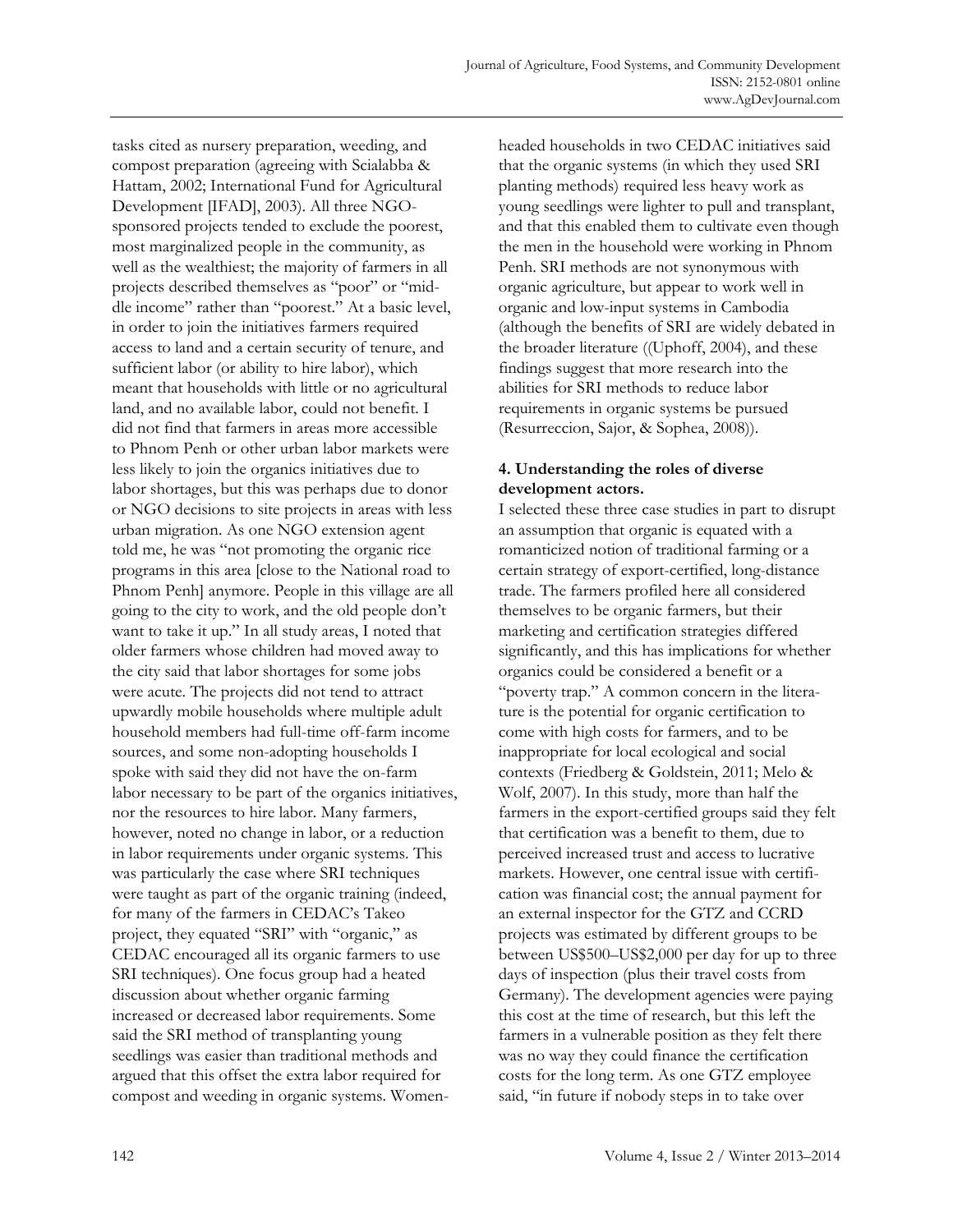certification costs then it's over." Many farmers said internal inspections (carried out in CEDAC villages practicing ICS certification) were more effective than external inspections, due to perceived higher levels of trust between internal inspectors and farmers, the ability to monitor the farm year-round, and more flexible certification requirements. The dangers of reliance on external funding were illustrated during the 2008 recession, when CEDAC lost a key loan and was unable to purchase much of the rice it had planned to (COrAA, 2011), and in the case of GTZ and CCRD, farmers were unable to maintain their certified status and networks when project funding ended (COrAA 2011).

 One requirement for GTZ and CCRD export certification that was not included in CEDAC certification was the need to convert the entire farm to an organic system. Many farmers were not in compliance with this requirement at the time of research, as they preferred to minimize risk by converting only a part of their system, and offseason crops such as cassava were more difficult to grow organically. Some farmers felt that a second requirement for the construction of "buffer zones" around organic rice fields in order to prevent chemical pollution from other fields was difficult to comply with. In one of the GTZ project villagers, a farmer told me she had pulled out of the project as she was one of the poorest farmers in the village and her rice land was in a flood-prone area, where it was impossible to prevent water contamination from the neighboring conventional fields. A further requirement to grow fragrant varieties in certified systems in all three organizations also limited the ability for some farmers to benefit. Development staff said fragrant varieties (including Phkar Roumdoul and Phkar Malis) were essential for entering niche markets, and some farmers felt that the availability of these quality seeds was one of the biggest benefits of the organics initiatives because they fetched higher prices at distant markets and with some local traders. However, these are medium-duration varieties that are generally grown earlier in the wet season; as they are not as tall as long-duration varieties, they are vulnerable to flooding in lowelevation fields (Vang, 2011), and this limited the

ability of farmers with unsuitable land to join the projects. Indeed, two farmers said they could not produce organic rice to sell to the association in the current season because the seed variety was not suited to their land. Several farmers said that these varieties were not what they or others in their local area were accustomed to eating, and that they were not suitable for using in some staple dishes. Most farmers therefore grew the fragrant varieties as cash crops but continued to grow traditional varieties for household consumption and local markets.

 The case studies show that the ideology and objectives of the development agency have a large bearing on farmer experiences. The tendency to "depoliticization" that often describes development projects (Li, 2007) was observed in all three projects, as the development organizations' tendency to focus on reporting and donor-driven accountability limited the ability of development agents to work with marginalized groups and to acknowledge broader non-economic values. However, the CEDAC project is notable in this regard because of the initial ideology guiding the project's design, which was rooted in notions of farmer independence, health, and food security through household production, and allowed for a broader definition of success than simply fulfilling export shipments. Whereas other projects focused from the beginning on developing organics as a niche market for the Global North, CEDAC's approach to first building household food security and local markets meant that farmers had access to more diverse marketing strategies and were less vulnerable to dependence on volatile long-chain markets.

#### **Suggestions for Further Research**

This study could only give a snapshot of farmers' experiences, and while I attempted to move away from an economistic view of organic agriculture's benefits and costs, lack of time meant I was not able to pursue long-term ethnographic research through several growing seasons. To help us understand how households manage multiple livelihood sources, I suggest that further research focus on long-term studies on various organic farming approaches in Cambodia and their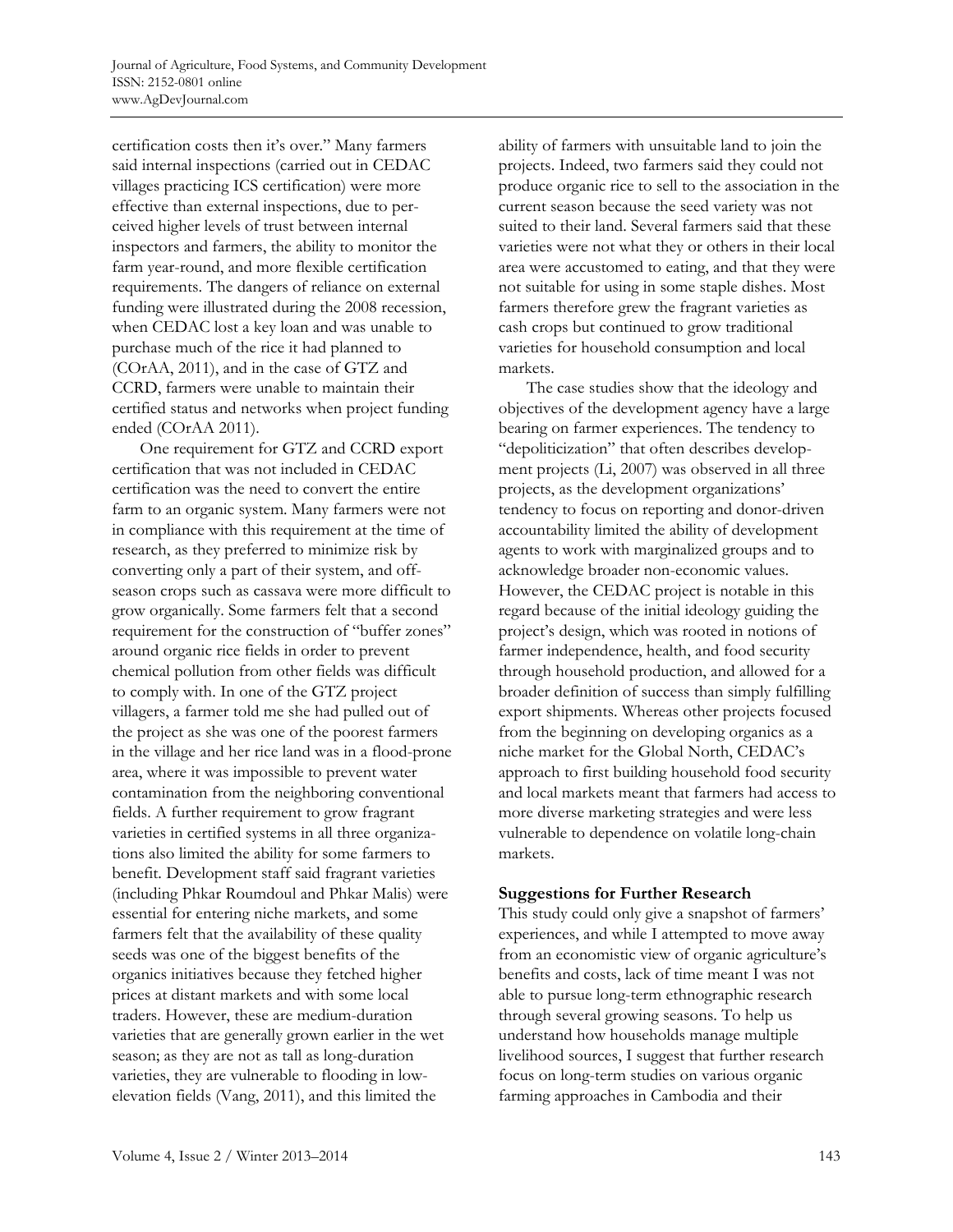relationships with nonfarm livelihoods and broader structural changes in rural areas. The ambiguous results for labor requirements under organic systems should be further examined, particularly the reasons why farmers experience increases or decreases in labor requirements and the gender dimensions of labor burden. Research on technologies that may reduce labor burden (including SRI and cooperatively owned tractors and other implements) should be pursued to understand their impacts on farmers with different resource levels. My research was limited to social impacts, and more work is needed on the ecological potential for organics to reduce long-term vulnerability to weather events and economic crises in various regions of the country. Finally, comparative research with farmers in areas with high labor mobility (e.g., roadside and border villages) and more remote areas will clarify the relationship between uneven agrarian transitions and farmer experiences of organics.

# **Conclusion: Pursuing Organic Agriculture Within a Re-Envisioning of Rural Spaces in the Global South**

Overall, my analysis shows that participation in organic farming projects is a successful strategy for some households, but it is not a panacea for rural poverty in Cambodia. Direct economic benefits are uncertain; non-economic benefits, broader contexts of uneven agrarian transition, and development agency approaches have a large bearing on the poverty-reduction potential of organics. No development project initiated and managed by people external to a community — and funded by agencies even further spatially and ideologically removed — is likely to be completely empowering or sustainable for farmers. Indeed, as the three case studies presented here show, organic agriculture development projects have the potential to increase dependence on external development agents and exposure to volatile international markets. However, these case studies also illustrate the potential for organic agriculture development projects to have positive outcomes for farmers. The CEDAC projects in particular can be seen as most closely aligned with an agro-ecological understanding that values diversity and farmer knowledge, and farmers

in those projects were able to increase their food security and incomes through a variety of techniques and market channels, as well as diversify their farming systems.

 Do any of these benefits really matter, though, if they only earn farmers US\$50–US\$100 extra per season, while sending a family member to Phnom Penh to work in garment factories could net US\$50–US\$100 per month? The evidence presented here shows that while organic farming is a successful strategy for some households to improve the viability of land-based livelihoods, it is not a panacea for rural poverty in Cambodia by itself. I found it to be inaccessible to households with inadequate labor and land, and some farmers said labor costs increased and certification compliance was difficult. The limitations of the development project as a delivery mechanism and the underlying structural inequalities that remain unchallenged also limit organic agriculture's transformative potential. However, interviewees expressed uncertainty about other livelihood options in some areas, and many of them desired to continue farming while pursuing multiple livelihood strategies. In addition, the noneconomic benefits reported (such as better health, debt reduction, and stronger community ties) suggests that any answer to whether organic agriculture reduces or entrenches poverty is complex.

 If organic agriculture is pursued as part of a comprehensive rural-development strategy that focuses on diverse elements such as land redistribution, extension, health and education services, and rural employment opportunities, organics can be a vital part of a set of livelihood choices for rural people. Considering the likelihood of continuing fluctuations and price increases in fuel costs and chemical inputs, as well as in transportation, the notion of promoting "modernized" agriculture as the way to address farmer poverty and food security is troubling from a long-term perspective. Finally, considering that rural people may not *want* to leave a farming livelihood, and that rice has value beyond as a foodstuff that can be purchased, I suggest that the terms of the question I posed in this paper need to be altered. We need to move beyond asking whether organics is viable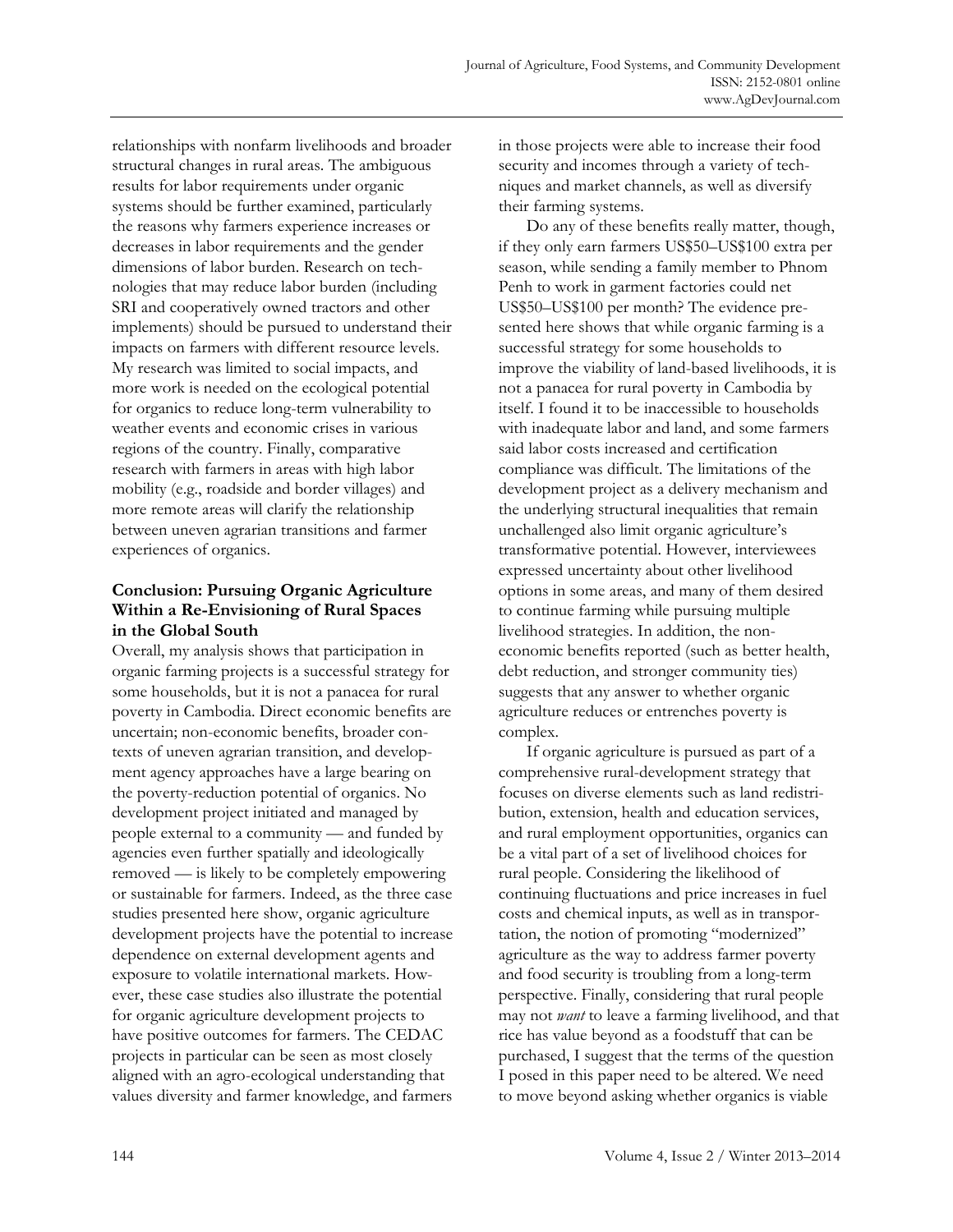Journal of Agriculture, Food Systems, and Community Development ISSN: 2152-0801 online www.AgDevJournal.com

in a context of rapid transition out of agriculture. Instead, we need to ask how we can support rural communities to be viable, vibrant places, with ecologically sustainable food production at the center of diverse local economies that provide a variety of land-based and off-farm livelihood opportunities for people. Within this vision, organic agriculture can play a significant role.

### **Acknowledgements**

This research was supported by a Sasakawa Young Leaders Fellowship from the Tokyo Foundation.

### **References**

Akram-Lodhi, A. H., & Kay, C. (2010a). Surveying the agrarian question (part 1): Unearthing foundations, exploring diversity. *Journal of Peasant Studies, 37*(1), 177–202.

http://dx.doi.org/10.1080/03066150903498838

- Akram-Lodhi, A. H., & Kay, C. (2010b). Surveying the agrarian question (part 2): Current debates and beyond. *Journal of Peasant Studies, 37*(2), 255–284. http://dx.doi.org/10.1080/03066151003594906
- Allen, P., & Kovach, M. (2000). The capitalist composition of organic: The potential of markets in fulfilling the promise of organic agriculture. *Agriculture and Human Values, 17*(3), 221–232. http://dx.doi.org/10.1023/A:1007640506965
- Araya, H., & Edwards, S. (2004). *The Tigray experience: A success story in sustainable agriculture* (Environment and Development Series No. 4). Penang, Malaysia: Third World Network. Retrieved from [http://www.twnside.org.sg/title/end/pdf/](http://www.twnside.org.sg/title/end/pdf/end04.pdf)  end04.pdf
- Bacon, C. (2005). Confronting the coffee crisis: Can fair trade, organic, and specialty coffees reduce smallscale farmer vulnerability in northern Nicaragua? *World Development, 33*(3), 497–511. http://dx.doi.org/10.1016/j.worlddev.2004.10.002
- Badgley, C., Moghtader, J., Quintero, E., Zakem, E., Chappell, M. J., Avilés-Vázquez, K.,…Perfecto I. (2007). Organic agriculture and the global food supply. *Renewable Agriculture and Food Systems, 22*(2), 86–108.

http://dx.doi.org/10.1017/S1742170507001640

Barham, B. L., & Callenes, M. (2011). Fair Trade/organic coffee, rural livelihoods, and the "agrarian question": Southern Mexican coffee

families in transition. *World Development, 39*(1), 134–145.

http://dx.doi.org/10.1016/j.worlddev.2010.08.005

- Bernstein, H. (1996). Agrarian questions then and now. *Journal of Peasant Studies, 24*(1–2), 22–59. http://dx.doi.org/10.1080/03066159608438630
- Beuchelt, T. D., & Zeller, M. (2011). Profits and poverty: Certification's troubled link for Nicaragua's organic and fairtrade coffee producers. *Ecological Economics, 70*(7), 1316–1324.

http://dx.doi.org/10.1016/j.ecolecon.2011.01.005

- Byres, T. J. (1986). The agrarian question, forms of capitalist agrarian transition and the state: An essay with reference to Asia. *Social Scientist, 14*(11/12), 3–67. http://dx.doi.org/10.2307/3517162
- Cambodia Organic Agriculture Association [CorAA]. (2011). *Organic agriculture and food processing in Cambodia: Status and potentials.* Phnom Penh: Author. Retrieved from http://www.coraa.org/
- Cambodian League for the Promotion and Defense of Human Rights [LICADHO]. (n.d). *The great Cambodian giveaway: Visualizing land concessions over time.* [Retrieved September 8, 2013, from http://www.](http://www.licadho-cambodia.org/concession_timelapse/)  licadho-cambodia.org/concession\_timelapse/
- Chandler, D. (2008). *A history of Cambodia*. Boulder, Colorado: Westview Press.
- Connell, J. (1993). *Kitanai, kitsui and kiken: The rise of labor migration to Japan*. Sydney: Economic and Regional Restructuring Unit, University of Sydney.
- Environmental Justice Foundation [EJF]. (2002). *Death in small doses: Cambodia's pesticides problems and solutions.* London: Author. Retrieved from [http://ejfoundation.org/pesticides/death\\_in\\_small](http://ejfoundation.org/pesticides/death_in_small_doses) \_doses
- Feuer, H. (2007). *Sustainable agricultural techniques and performance oriented empowerment: An actor network theory approach to CEDAC agricultural and empowerment programmes in Cambodia* (unpublished report). Oxford: Oxford Department of International Development, University of Oxford.
- FitzGerald, I., & Sovannarith, S. (2007). *Moving out of poverty? Trends in community well-being and household mobility in nine Cambodian villages*. Phnom Penh: Cambodia Development Resource Institute [CDRI].
- Food and Agriculture Organization of the United Nations [FAO]. (2013). *FAO Statistical Yearbook 2013: World Food and Agriculture*. Rome: Author. [Retrieved from http://www.fao.org/docrep/018/](http://www.fao.org/docrep/018/i3107e/i3107e00.htm)  i3107e/i3107e00.htm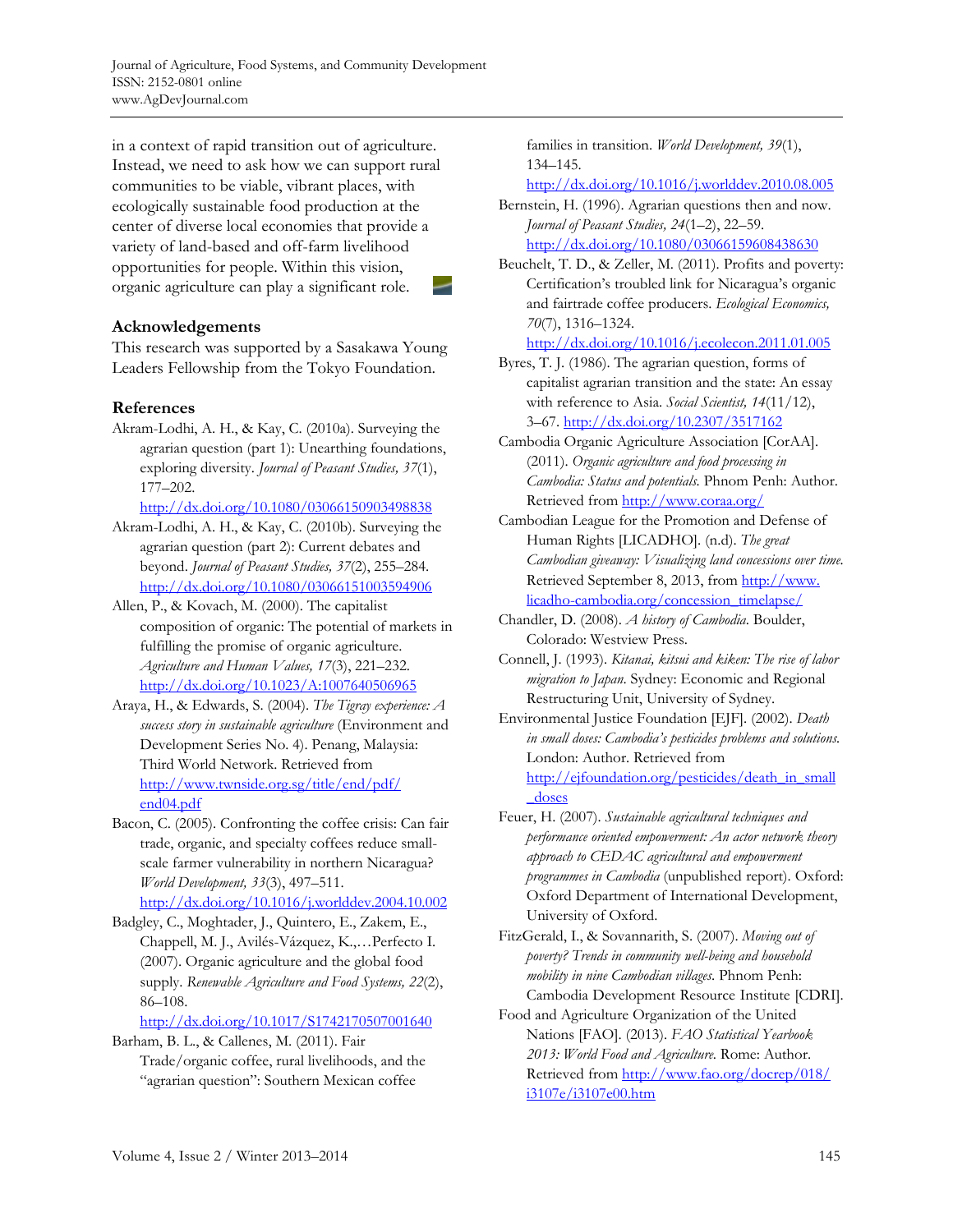- Food and Agriculture Organization of the United Nations Statistics [FAOSTAT]. (2013). *Cambodia population and production statistics*. Retrieved from http://faostat.fao.org
- Ruben, R., & Fort, R. (2012). The impact of Fair Trade certification for coffee farmers in Peru. *World Development, 40*(3), 570–582. http://dx.doi.org/10.1016/j.worlddev.2011.07.030
- Friedberg, S., & Goldstein, L. (2011). Alternative food in the global south: Reflections on a direct marketing initiative in Kenya. *Journal of Rural Studies, 27*(1), 24–34.

http://dx.doi.org/10.1016/j.jrurstud.2010.07.003

- Guthman, J. (2004). *Agrarian dreams: The paradox of organic farming in California*. Berkeley: University of California Press.
- Hall, D., Hirsch, P., & Li, T. M. (2011). *Powers of exclusion: Land dilemmas in Southeast Asia*. Honolulu: University of Hawaii Press.
- Hart, G., Turton, A., & White, B. (Eds.). (1989). *Agrarian transformations: Local processes and the state in Ssoutheast Asia*. Berkeley and Los Angeles: University of California Press.
- Heder, S. (1995). Cambodia's democratic transition to neoauthoritarianism. *Current History., 94*(596), 425–429.
- International Assessment of Agricultural Knowledge, Science and Technology for Development [IAASTD]. (2008). *Agriculture at a crossroads synthesis report.* Washington, D.C.: Author. Retrieved from http://www.unep.org/dewa/assessments/ [ecosystems/iaastd/tabid/105853/default.aspx](http://www.unep.org/dewa/assessments/ecosystems/iaastd/tabid/105853/default.aspx)
- International Fund for Agricultural Development [IFAD]. (2003). *The adoption of organic agriculture among small farmers in Latin America and the Caribbean: Thematic evaluation.* Rome: Author. Retrieved from http://www.ifad.org/
- Kautsky, K. (1899/1988). *The agrarian question*. London: Zwan.
- Kimsun, T. (2011). Migration, remittances and poverty reduction: Evidence from Cambodia. *Cambodia Development Review, 15*(4), 7–12. http://www.cdri.org.kh/
- Lenin, V. I. (1956). *The development of capitalism in Russia: The process of the formation of a home market for large-scale industry.* Moscow: Foreign Languages Publishing House.
- Li, T. M. (2007). *The will to improve: Governmentality, development and the practice of politics*. Durham: Duke University Press.
- Li, T. M. (2009). Exit from agriculture: A step forward or a step backward for the rural poor? *Journal of Peasant Studies, 36*(3), 629–636. http://dx.doi.org/10.1080/03066150903142998
- Li, T. M. (2011). Centering labor in the land grab debate. *Journal of Peasant Studies, 38*(2), 281–298. http://dx.doi.org/10.1080/03066150.2011.559009
- Löhr, D. (2011).The Cambodian land market: Development, aberrations, and perspectives. *ASIEN, 120,* 28–47. http://www.asienkunde.de
- Mayers, J., & Vermeulen, S. (2005). *Stakeholder influence mapping*. London: International Institute for Environment and Development.
- McMichael, P. (2008). Peasants make their own history, but not just as they please… *Journal of Agrarian Change, 8*(2–3), 205–228. http://dx.doi.org/ [10.1111/j.1471-0366.2008.00168.x](http://dx.doi.org/10.1111/j.1471-0366.2008.00168.x)
- McMichael, P. (Ed.). (2010). *Contesting development: Critical struggles for social change*. London and New York: Routledge.
- Melo, C. J., & Wolf, S. A. (2007). Ecocertification of Ecuadorian bananas: Prospects for progressive North-South linkages. *Studies in Comparative International Development, 42*(3–4), 256–278. http://dx.doi.org/10.1007/s12116-007-9009-1
- National Institute of Statistics [NIS]. (1997). *Cambodia socio-economic survey 1997*. Retrieved from http://nada.nis.gov.kh/index.php/catalog/7
- NIS. (2010a). *Cambodia socio-economic survey, 2009*. Retrieved from http://www.nis.gov.kh/index.php/en/
- NIS. (2010b). *Labour force 2007.* Retrieved from [http://www.nis.gov.kh/nis/CSES/NIS\\_CSES\\_](http://www.nis.gov.kh/nis/CSES/NIS_CSES_Report_Labour%20Force_Final290110.pdf) Report\_Labour%20Force\_Final290110.pdf
- Paarlberg, R. (2010, April 26). Attention Whole Foods shoppers. *Foreign Policy.* Retreived from http://www.foreignpolicy.com/
- Parrott, N., Olesen, J. E., & Høgh-Jensen, H. (2006). Certified and non-certified organic farming in the developing world. In N. Halberg, H. Alroe, M. Knudsen & E. Kristensen (Eds.), *Global development of organic agriculture: Challenges and promises* (pp. 153– 180). Wallingford, UK: CAB International. http://dx.doi.org/10.1079/9781845930783.0153